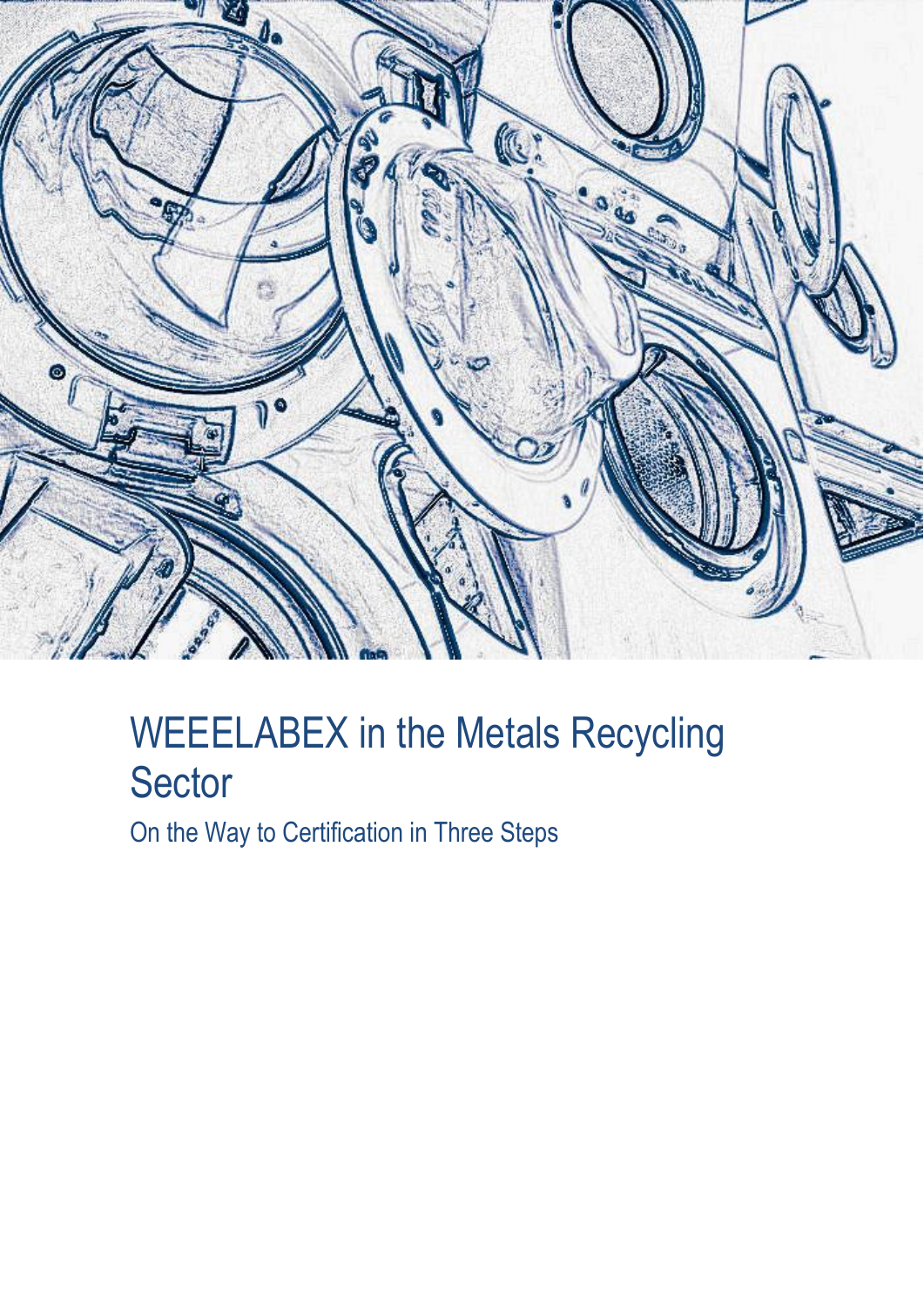# **Contents**

| ٠               |                                          |  |
|-----------------|------------------------------------------|--|
|                 |                                          |  |
| ٠               |                                          |  |
|                 |                                          |  |
|                 |                                          |  |
|                 |                                          |  |
|                 |                                          |  |
|                 |                                          |  |
|                 |                                          |  |
|                 |                                          |  |
|                 |                                          |  |
|                 |                                          |  |
| $\blacklozenge$ |                                          |  |
|                 |                                          |  |
|                 |                                          |  |
|                 |                                          |  |
|                 |                                          |  |
|                 |                                          |  |
|                 |                                          |  |
|                 |                                          |  |
|                 |                                          |  |
| <b>ANNEX 1</b>  |                                          |  |
| <b>ANNEX 2</b>  |                                          |  |
| <b>ANNEX 3</b>  | <b>CHECKLIST INVENTORY OF CONFORMITY</b> |  |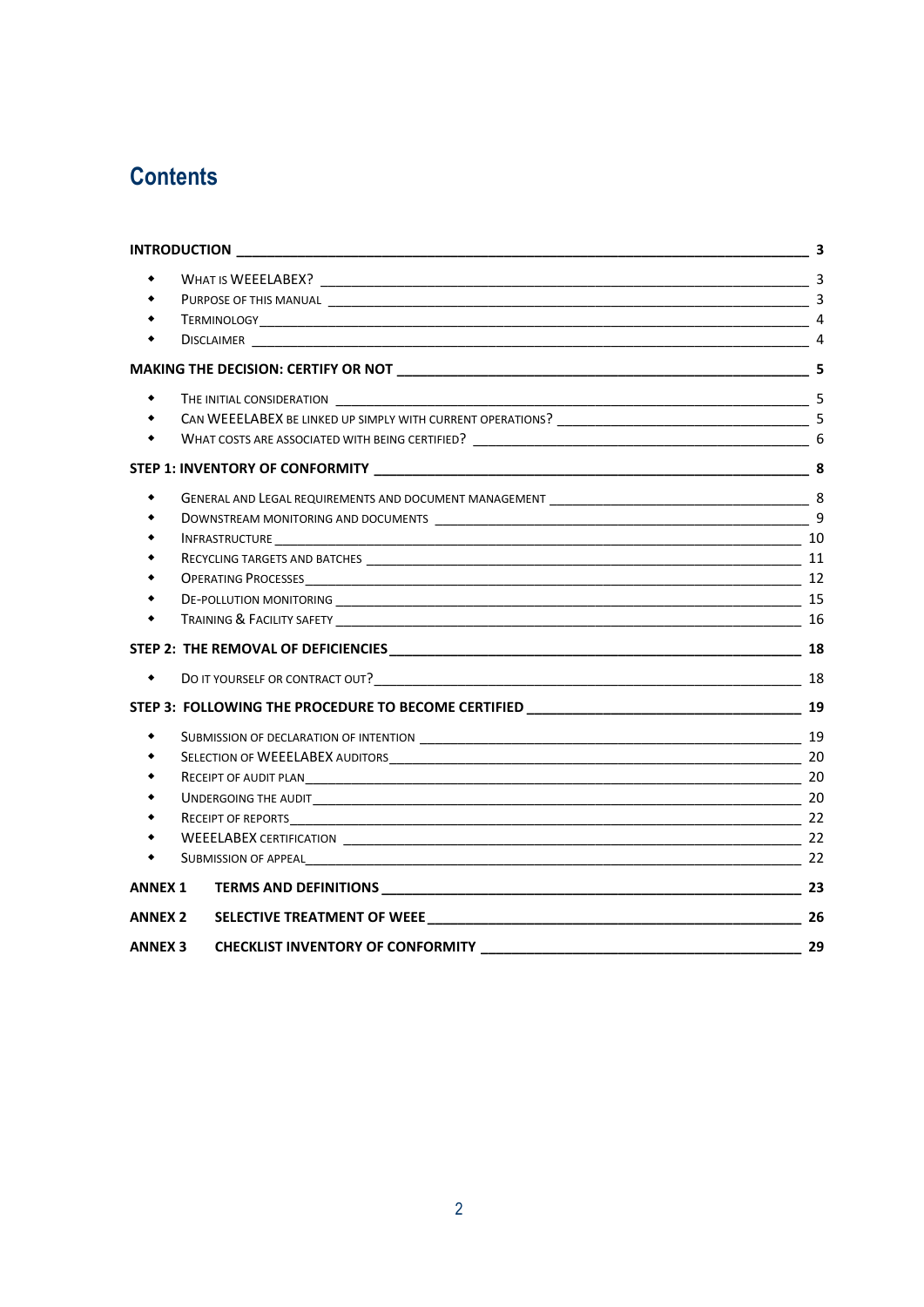# <span id="page-2-0"></span>**Introduction**

From 1 July 2015, it is legally mandatory in the Netherlands to process waste electrical and electronic equipment (hereafter WEEE or appliances) according to the WEEELABEX standards. This means that every recycler who processes discarded appliances must be WEEELABEX certified. This obligation has consequences for operators in the recycling sector who currently include discarded appliances in their recycling process.

Although introductory meetings have been organised, there are operators in the recycling sector who do not yet have a complete picture of what WEEELABEX certification actually includes.

On the initiative of the NVMP Association (collective advocate of seven product foundations), it was decided to prepare this manual.

### <span id="page-2-1"></span>What is WEEELABEX?

WEEELABEX stands for *Waste Electrical and Electronic Equipment LABel of EXcellence*. It presents standards for the collection, storage, transport, processing (treatment), recycling and reuse of appliances (equipment).

The WEEELABEX standards have been drafted to ensure that:

- discarded appliances are processed and disposed of effectively, efficiently and in the right way;
- the products from recycling are of a high quality and this quality constantly improves;
- public health, safety and the environment are protected;
- no cross-border transportation of discarded appliances takes place to parties whose activities do not comply with the standards;
- there is fair competition for all market participants in the waste chain.

WEEELABEX therefore imposes standards with regard to:

- the way in which appliances must be treated, stored and processed;
- the infrastructure of the recycling business;
- the administrative and organisational setup of the recycling business;
- the training and instruction of the personnel to allow them to carry out their tasks properly;
- the supervision and registration of the origin and destination of appliances;
- the results that must be achieved as a minimum from the recycling of appliances;
- the methods to demonstrate that the recycling results are actually achieved.

### <span id="page-2-2"></span>Purpose of this manual

This manual has been prepared especially for the recyclers of metals and ICT appliances. The manual serves as a guideline for:

- 1. the making of a decision of whether or not to opt for WEEELABEX certification;
- 2. the preparation of the organisation for WEEELABEX certification;
- 3. the procedure to be followed to become WEEELABEX certified.

This manual is a guideline and not a do-it-yourself instruction to get your organisation "WEEELABEX proven" yourself. It will be explained what is necessary to comply with the WEEELABEX standard, but not how you can realise this.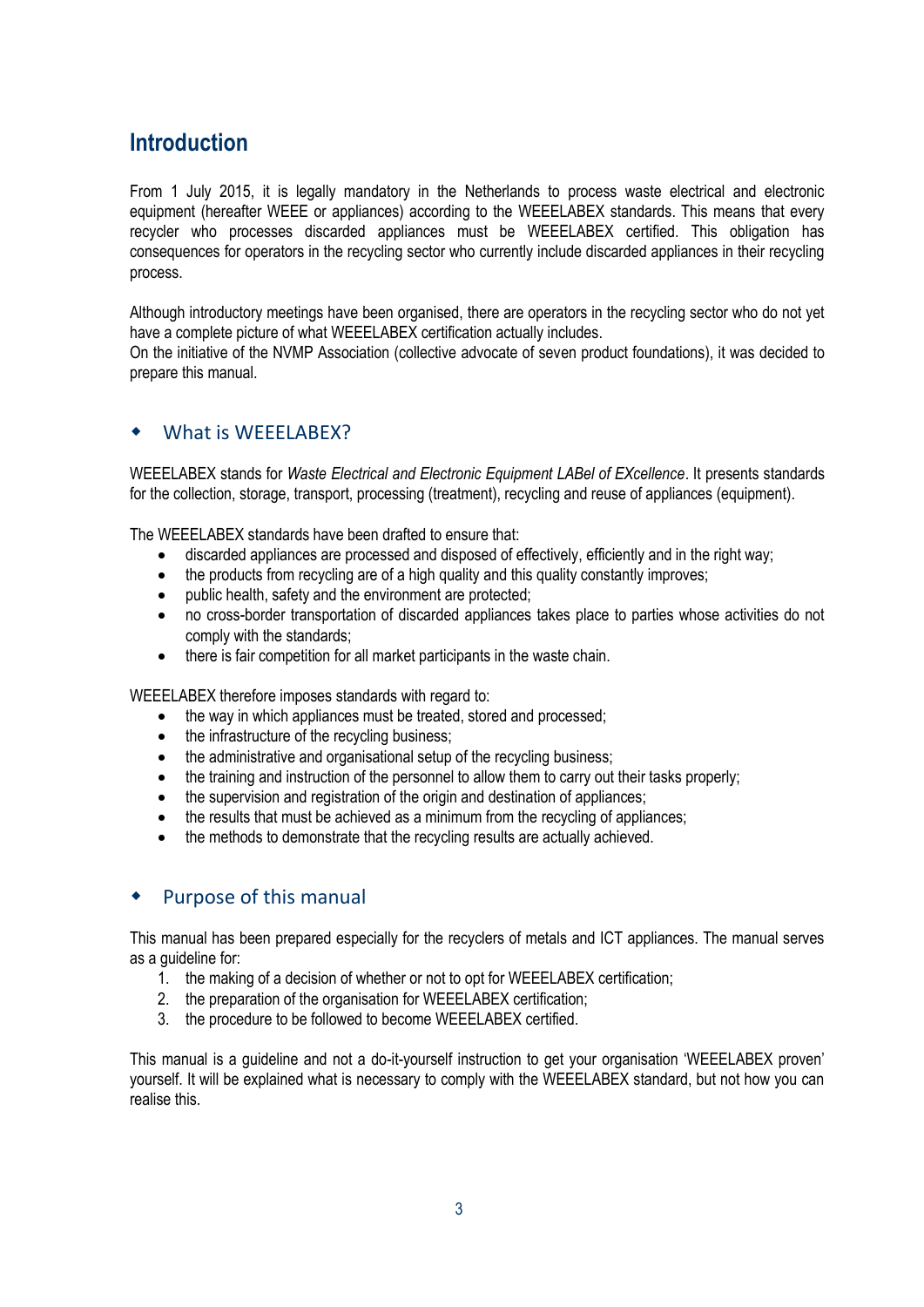# <span id="page-3-0"></span>Terminology

In this manual, use is made of specific terms. Although it is the intention to use language that is as simple and comprehensible as possible, the use of specific terms is unavoidable.

A list is included in the annexes in which specific concepts are explained.

The terms WEEE and appliances are both used in this manual. WEEE is used if reference is made to the WEEELABEX standard and European legislation; in other cases, the term appliances is used.

### <span id="page-3-1"></span>Disclaimer

This manual has been prepared with the greatest care; however, the author does not guarantee that the information is complete and/or accurate. Neither the NVMP Association nor the author accept any liability for direct or indirect damage arising from use of the information.



NVMP Association  $\equiv$ [info@nvmp.nl](mailto:info@nvmp.nl?SUBJECT=Contact%20via%20nvmp.nl&BODY=Uw%20reactie%20hier%3A)



Management Consulting Erik Donders donders.erik@ziggo.nl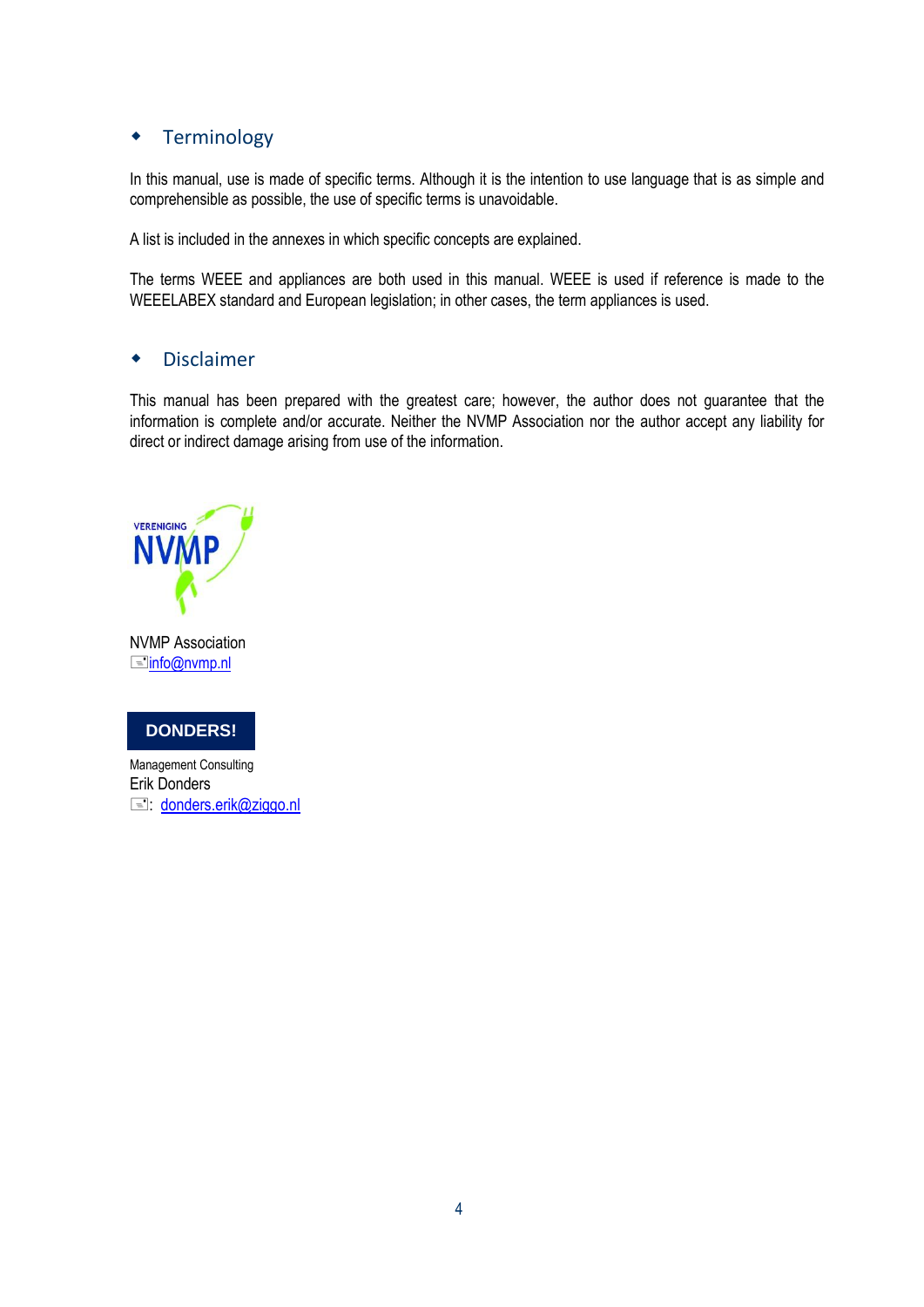# <span id="page-4-0"></span>**Making the decision: certify or not**

Before a certification process is initiated, a decision must be made on whether or not you intend to have your business WEEELABEX certified.

- Not being WEEELABEX certified means that your business will soon not be allowed to process any more appliances. You would thus lose income.
- Being certified, however, has costs associated with it. It could also have consequences for the way you run your business. Because WEEELABEX stipulates strict standards as regards the management, implementation and registration of the recycling process for discarded appliances.
- It is logical that the costs of being certified must weigh up against the benefits you would lose if your business was not certified.

# <span id="page-4-1"></span>The initial consideration

Factors that play a role in the initial consideration of whether or not to become certified include at least:

- whether WEEELABEX can be properly linked up with your current operations. If this is not the case, whether you are prepared to adapt your operations.
- whether the benefits counterbalance the costs that are associated with becoming certified.

It is entirely conceivable that you have other reasons to either become certified or not. These may be included in the decision-making process.

# <span id="page-4-2"></span>Can WEEELABEX be linked up simply with current operations?

Whether WEEELABEX can be linked up simply depends heavily on how you now run your business.

Important roles are played by how:

- the infrastructure of your business is currently set up;
- business operations are currently conducted;
- administrative and management systems are presently set up.

These do need to connect up with a number of requirements imposed by WEEELABEX. Examples of the requirements are listed below in broad terms. The specific WEEELABEX requirements will be gone into further in Step 1.

o *Requirements are imposed on the infrastructure* 

One of the requirements is that there must be protection against damage to or theft of appliances. Appliances with hazardous waste must be stored under weatherproof coverings and on an impermeable surface.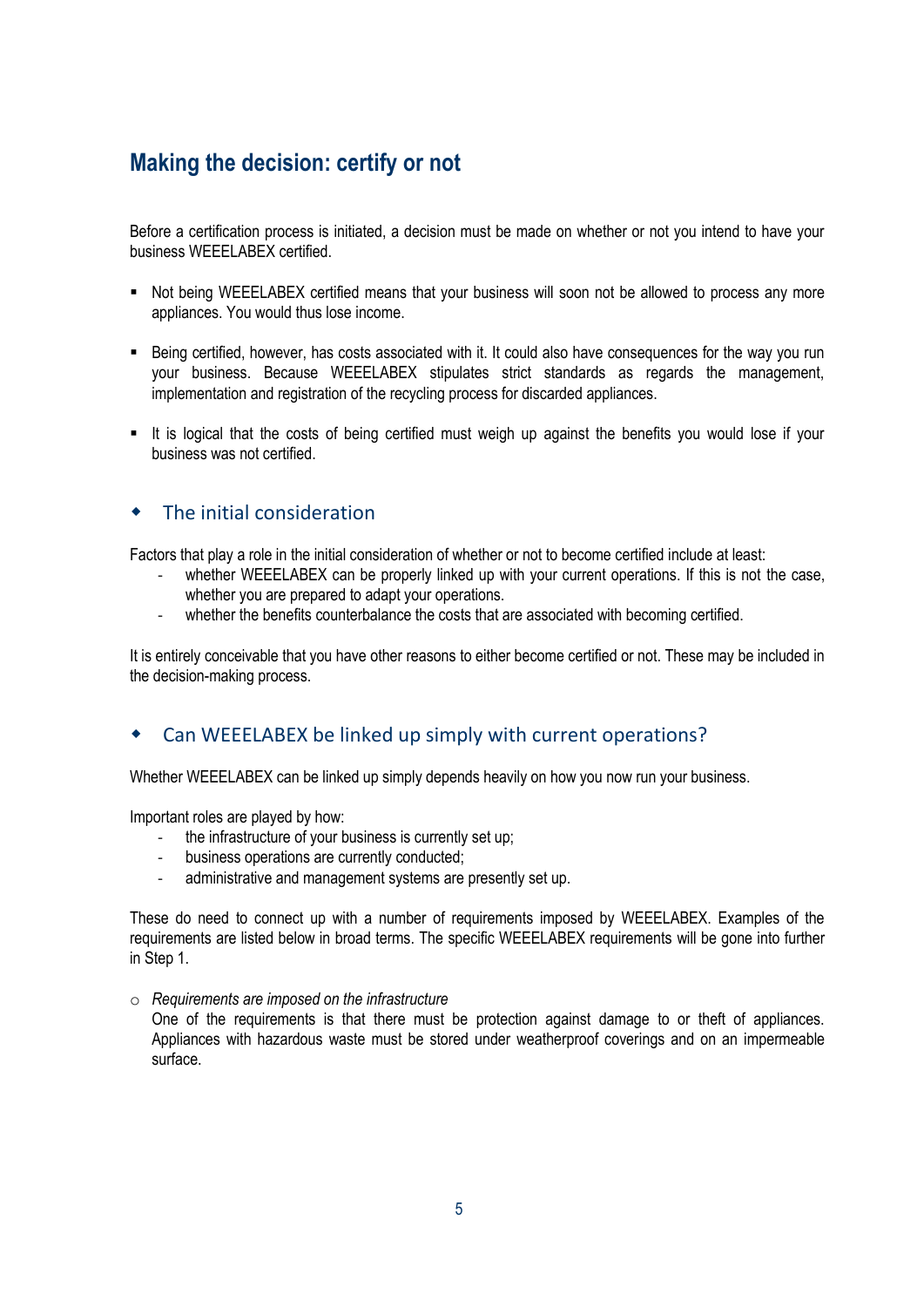o *There are rules that apply to the handling and storage of appliances* Appliances must be handled and stored in such a way that no hazardous waste can be released and that the removal of hazardous waste is not detrimentally affected. Maximum quantities apply to the appliances that may be stored.

o *The recycling process must comply with requirements* Appliances must first have hazardous waste removed before they are allowed to be processed further. If necessary, the hazardous waste must be processed by a third party. The removal of hazardous waste must be monitored and the results of the removal must be demonstrated.

- o *Minimum results apply to the recycling process and their achievement must be demonstrated*  It must be demonstrated that the target figures for recycling and beneficial application are achieved. To determine recycling and recovery percentages, a batch test must be conducted at least once every two years at each site and for each product category.
- o *Recipients must be monitored*  As long as processed appliances have not reached the final waste status, the recycler must document their destination. The origin of appliances must also be registered.
- o *Administrative and organisational conditions apply* Administrative records must be maintained which prove compliance with legislation. Management systems must also be present, such as for the operations, HSQE and risk management. These do not need to be certified systems, but it must be possible to demonstrate their operation. A mass balance must be maintained of all incoming appliances and outgoing material streams.

o *A documentation obligation applies*

It must be possible to present documents, such as procedures and processes, emergency plans, risk evaluations, supervision of training courses and maintenance data. It must also be possible to present specific registrations, such as for internal inspections of waste, reuse, recycling percentages achieved and results of batch tests.

# <span id="page-5-0"></span>What costs are associated with being certified?

The level of the costs will be different for each operator. It will seldom be straightforward to make a good estimate of these costs in advance. Account will have to be taken of at least the following types of cost:

o *Costs that arise from the changed operating process*

There will be cases where activities have to be conducted differently. For example, an appliance will have to have hazardous waste removed before it is allowed to be processed further. If this did not happen before, it will now involve extra work.

But registrations too demand extra effort and systems that were not present before will also have to be maintained. These costs have a permanent nature.

o *Costs that have to be incurred for modifications* Where the operations do not yet comply with the WEEELABEX standard, modifications will have to be done. These will incur costs.

The level of the costs depends on the number of modifications and whether they can be done internally or require external support.

These costs are only incurred once and may be written off over a number of years.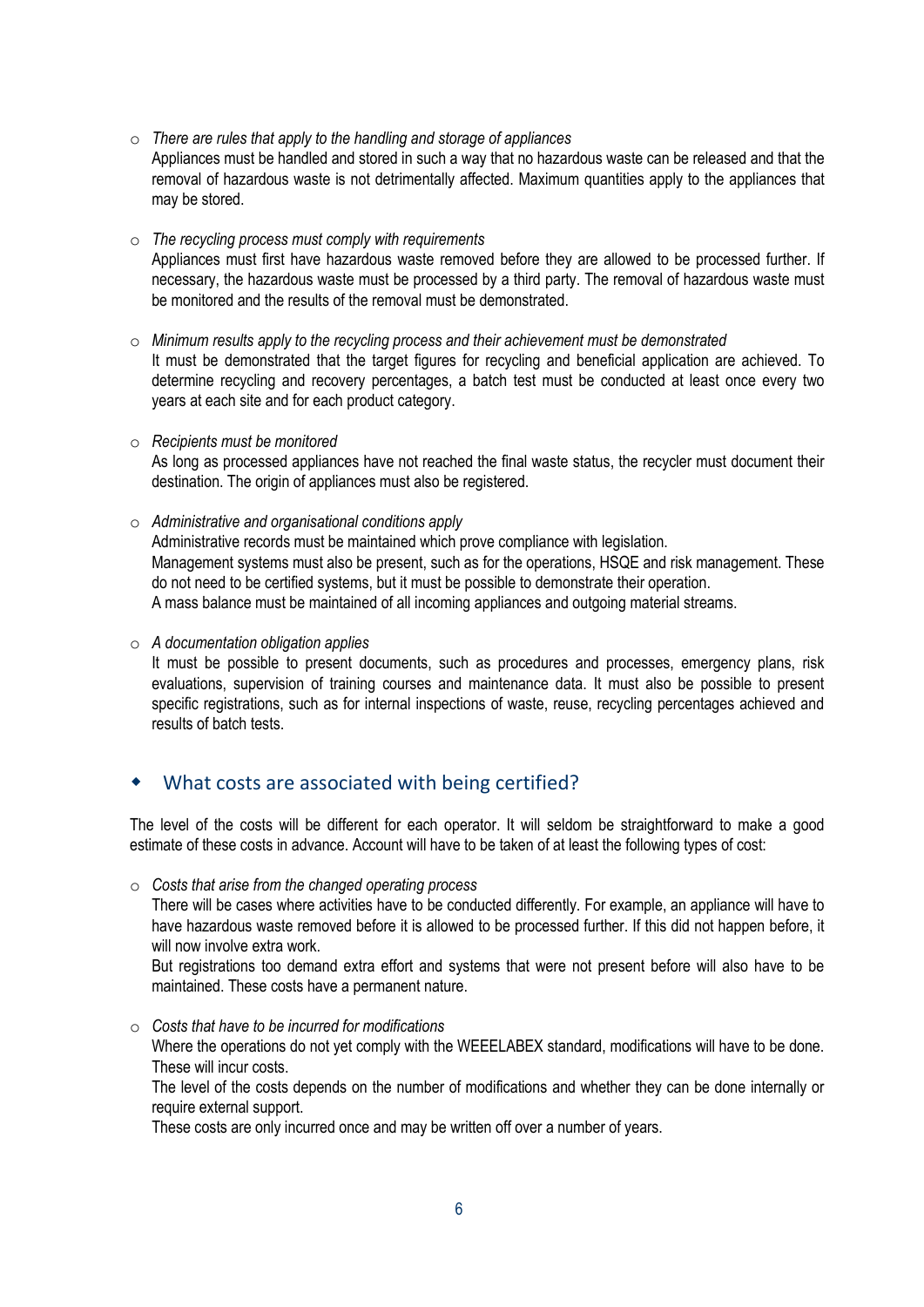o *Costs of certification*

To become certified, audits will have to be conducted. Also, an annual sum must be paid to WEEELABEX for the registration of the certification.

o *Costs for batch test*

A batch test must be conducted at least once every two years. Depending on the situation, production may have to be suspended. This could be at the cost of production and thus involve a loss of income.

*It is advisable to go through Step 1 first, before you make the final choice of whether to opt for certification or not.*

### **Your business opts for certification**

- Then, the organisation will have to comply with the WEEELABEX standards.
- You will first have to see to what extent your organisation already complies with the requirements.
- To the extent that parts do not yet comply with the standards, modifications will have to be done.

In Step 1, a questionnaire follows to determine how far from WEEELABEX certification your organisation is.

#### **Your business opts for non-certification**

- As of 1 July 2015, your business may not under any circumstances continue to process appliances.
- Appliances that end up in your waste stream after 1 July 2015 will have to be offered for treatment to a party who is WEEELABEX-certified.
- The storage of appliances that your business is going to offer to third parties will have to comply with the legal requirements as included in Annex VIII of Directive 2012/19/EU.

*If your business should not follow these rules, it would run the risk of the government imposing a sanction.*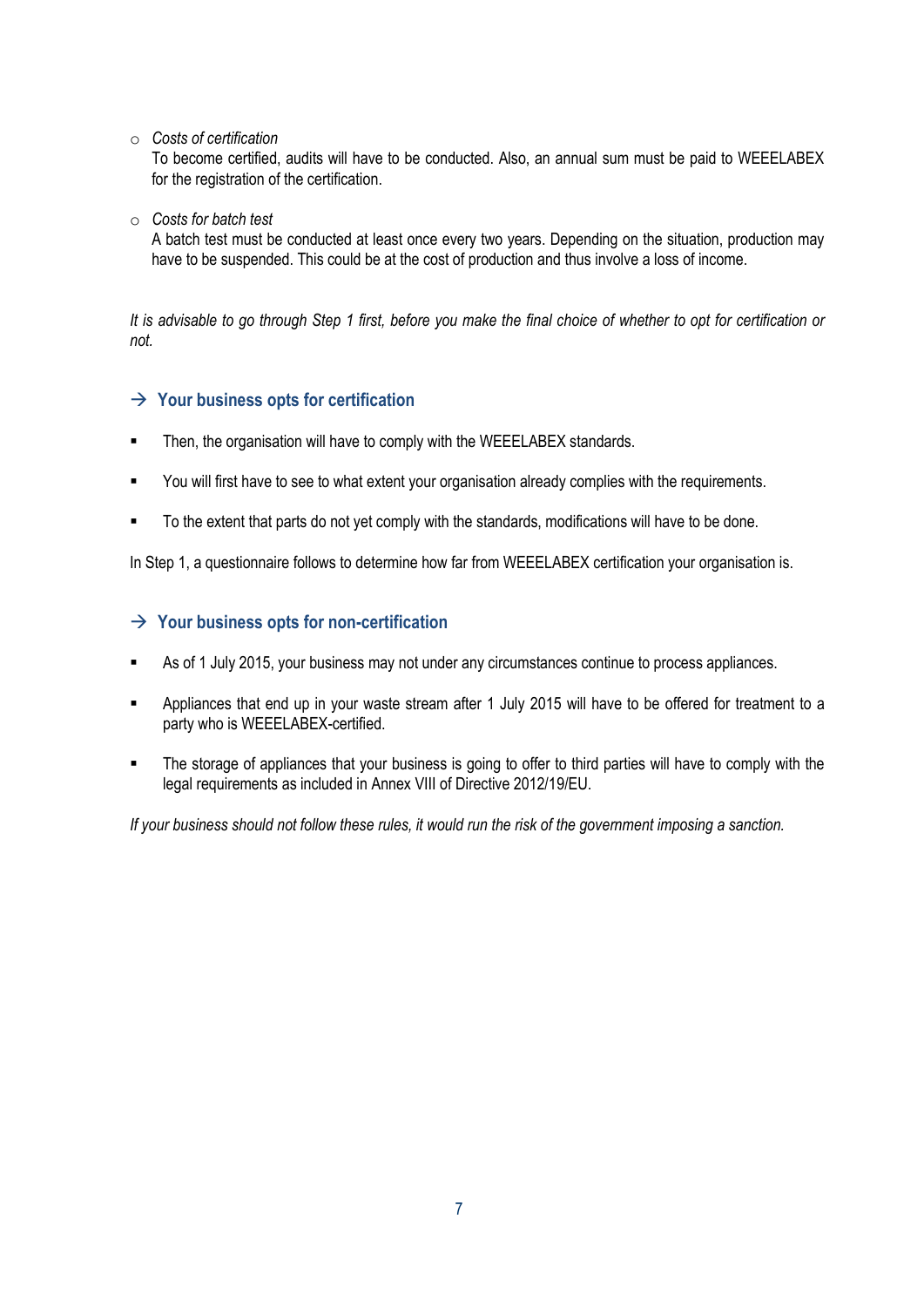# <span id="page-7-0"></span>**Step 1: Inventory of conformity**

The first step is to carry out a survey to determine whether your organization meets the WEEELABEX requirements.

By filling out questions on a checklist, a survey can be performed. By using a catalogue of initiatives, any shortcomings can be identified and measures to be taken can be defined. Both checklist and catalogue of initiatives are included in the appendices.

This questionnaire refers to the most relevant articles from the WEEELABEX normative document, hence not all articles are summarized. Therefore, the WEEELABEX normative document should be used as a reference in addition to the questionnaire.

The "Directive 2012/19/EU on waste electrical and electronic equipment (WEEE)" should also be used as a reference. If processing appliances, one is indeed expected to be acquainted with all the relevant legal regulations regarding e-waste.

The WEEELABEX normative document can be found at the WEEELABEX website: [http://www.weeelabex.org/#!standards/component\\_41229](http://www.weeelabex.org/#!standards/component_41229)

Directive 2012/19/EU can be found at the website: <http://eur-lex.europa.eu/legal-content/NL/ALL/?uri=CELEX:32012L0019>

The questionnaire focuses on the requirements set by WEEELABEX regarding:

- General and legal matters and document management;
- Down stream monitoring and inherent documents;
- The infrastructure of the treatment plant;
- Reaching recycling targets and performing batches;
- Operating processes;
- Monitoring de-pollution;
- Training & Facility safety.

#### <span id="page-7-1"></span>General and Legal requirements and document management

#### **Legal obligations & Authorisations**

*"The operator shall comply with European Community legislation and its corresponding transposition. The operator shall maintain a record documenting compliance with legal and regulatory obligations applying to all activities undertaken on site." WEEELABEX 4.1.1*

1.

- a) Do you hold all necessary permits and/or licenses in compliance with National laws and European Community legislation?
- b) Do you keep and update a record showing compliance?
- c) Can you demonstrate that all of the conditions and requirements set down in the permits are respected?
- d) Are all the necessary and required permits, licenses, and authorizations available for inspection?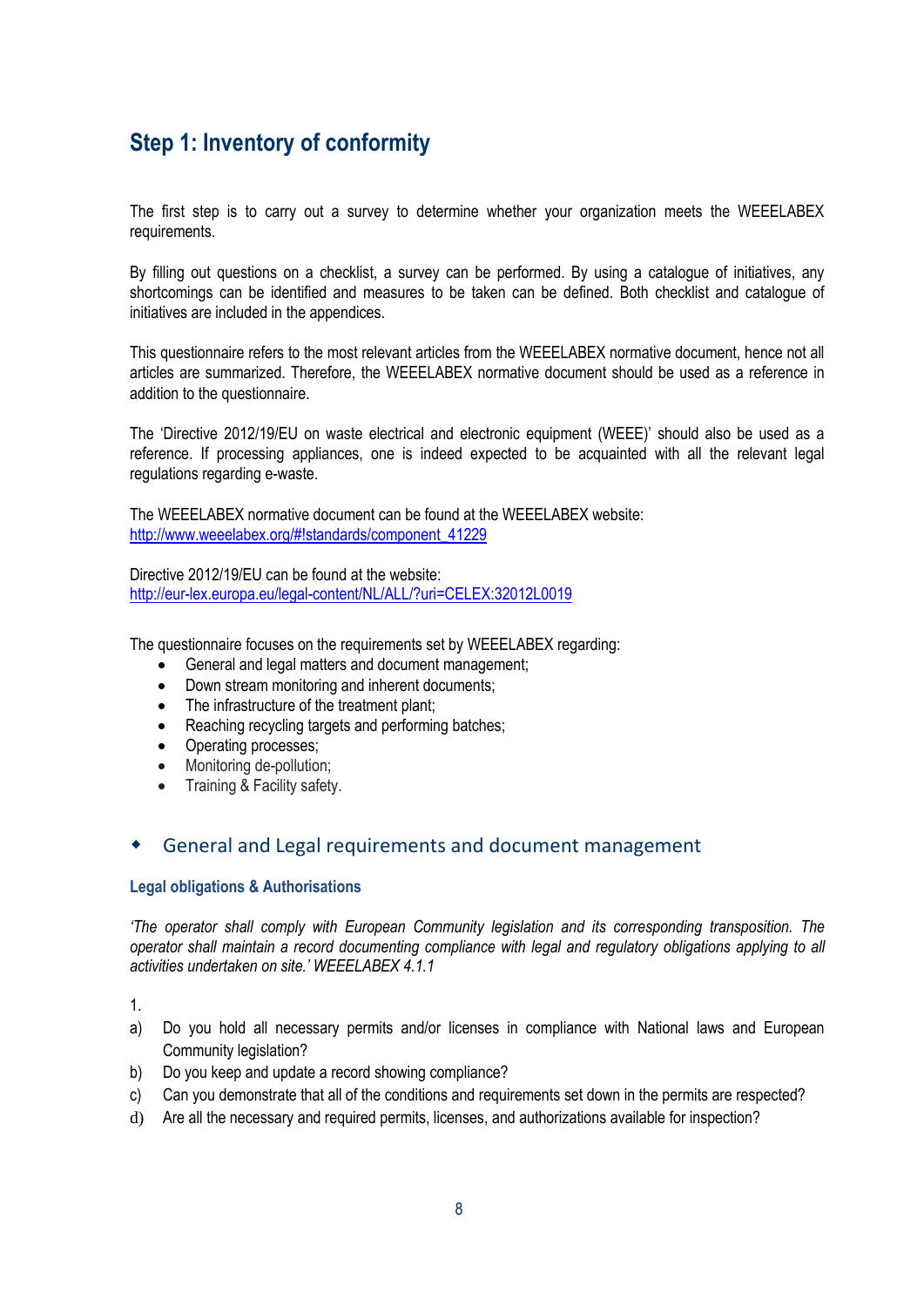2. Is there a living procedure to identify the applicable legal requirements? WEEELABEX 4.1.2

#### **Management system**

- 3. Is there a documented management system in place for health, safety, environment and quality? WEEELABEX 4.2.1
- 4. Can continuous improvement (and regular updates) of the management system be demonstrated? WEEELABEX 4.2.2
- 5. Regarding the disposal options, priority shall be set to avoid long-term emissions from landfills. Can you demonstrate how your company consider the waste hierarchy for disposal of fractions? WEEELABEX 5.8.1

#### **Insurance or other financial resources**

6. Do you have insurance or other financial resources in place to cover all risks and liabilities arising from the operations of the facility? WEEELABEX 4.3.5

The insurances or financial resources shall accommodate legal and regulatory requirements, but as a minimum cover risks and liabilities of:

- bodily injury to employees, contractors, visitors or neighbours of the plant,
- damages to neighbouring facilities,
- damages due to accidental pollutant release to the environment where the owner of the property is liable, and
- closure of the facility assuring proper cleanup of the site and any WEEE.

# <span id="page-8-0"></span>Downstream monitoring and documents

#### **Document controls**

*"The operator shall document the origin of the WEEE treated and the downstream treatment chain of WEEE and fractions thereof as long as they have not reached the end–of-waste status. Documentation shall record treatment in accordance with Clause 5 of this normative document. If downstream operators comply with this normative document, special documentation shall not be necessary." WEEELABEX standard 4.5.1* 

7.

- a) Are the logistics operators' legal authorizations available? (for the first step of the chain)
- b) Is there a structured document available showing the whole downstream chain (for whole appliances/fractions etc.) as long as they have not reached the end-of-waste status?
- c) Can you demonstrate where all of the appliances arising at your facility have originated from?
- d) Can you prove where all of the whole appliances and fractions leaving your facility have been delivered to?
- e) If you transfer any unprocessed whole appliances or appliances partially de-polluted from your facility to another treatment facility, can you ascertain that this particular facility is compliant with the WEEELABEX Standard?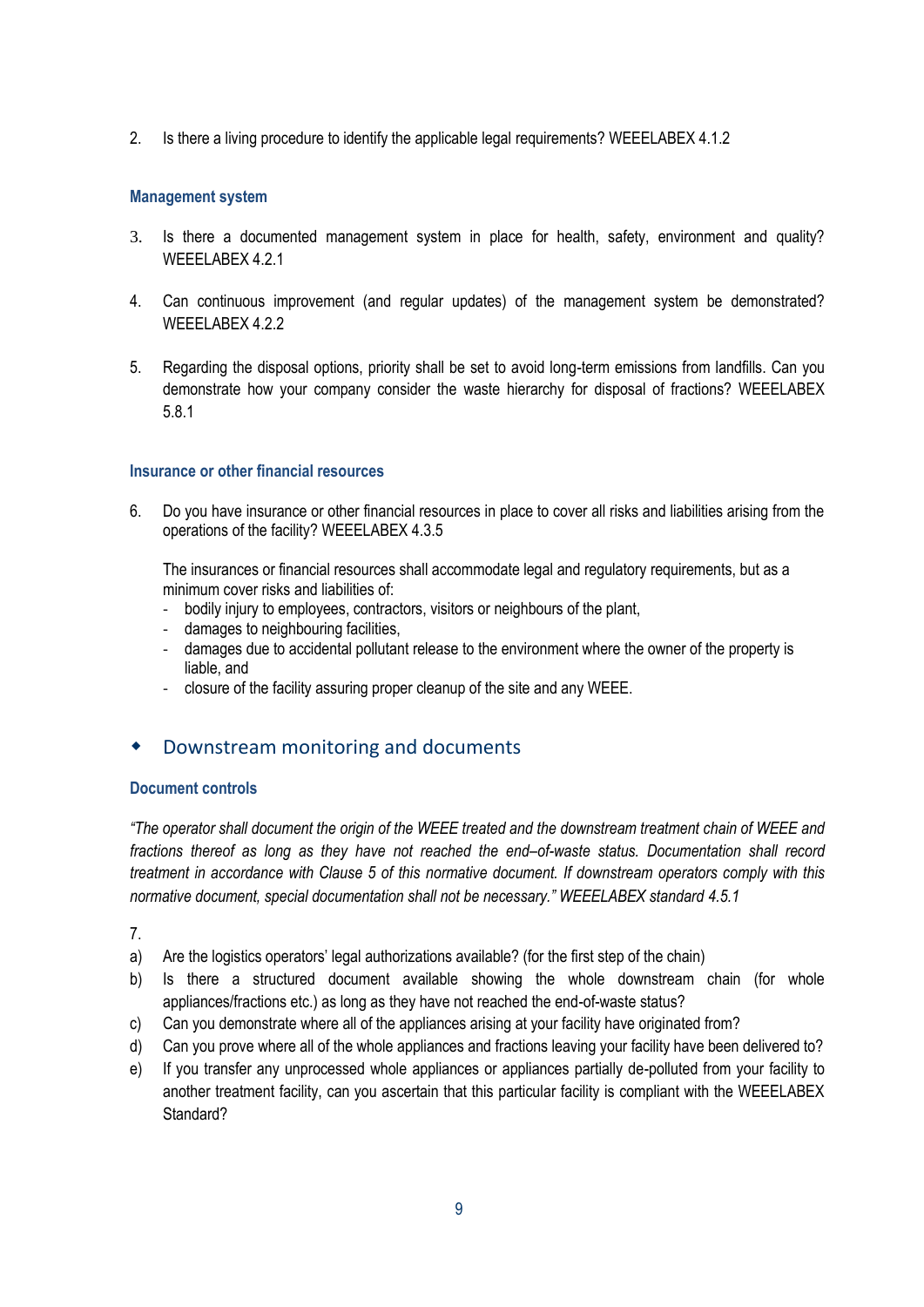- f) Can you provide evidence of the legal authorizations (licenses; permits etc.) for downstream routes of nonpure/hazardous waste?
- g) For every output and each step of the chain, can you demonstrate the description of the fractions (% in mass, purity), the final acceptor, the treatment technology and the recycling quotas available?
- 8. Can you provide evidence that the incoming deliveries of appliances and outgoing deliveries of untreated whole appliances/fractions is balanced in an annual overview (including considerations of stock in hand)? WEEELABEX 5.9.2
- 9. Can you exhibit that all directly exported fractions are correctly shipped in line with the Waste Shipment Regulations? WEEELABEX standard 4.7.1

### <span id="page-9-0"></span>Infrastructure

#### **Access and Egress**

10.

- a) Is your facility designed, organised, and maintained to provide safe access to and egress from the site?
- b) Is the site secured against access by unauthorised persons?
- c) Are the treatment facilities secured to prevent damage to and theft of appliances and components thereof? WEEELABEX 4.3.3 & 4.3.4

#### **Storage facilities (WEEE in input)**

- 11. Do storage areas for appliances have impermeable surfaces and with sealed drainage that has a spillage collection facility within the drainage system? WEEELABEX 5.2.2
- 12. Is there weatherproof covering in storage areas for appliances suitable for reuse and/or appliances containing regulated and/or hazardous fractions (CRTs; flat panels; batteries etc.)? WEEELABEX5.2.2, 5.2.3 & 5.2.5.

*"Substances, preparations and components to be removed or fractions containing these in accordance with clause 5.3.1 shall be kept separate to ensure wholesomeness (integrity) of the material stream. They shall be clearly identified, labelled and forwarded with related documentation."*

- 13. Are all the storage areas/bunkers and containers, clearly identified and labelled with the description of the fractions? WEEELABEX 5.3.5
- 14. Are all fractions containing hazardous substances kept separated from other wastes and stored in a manner that prevents dispersal of the hazardous material to the environment? WEEELABEX5.6.1 & 5.3.5
- 15. Are the components and fractions listed in WEEELABEX clause 5.6.2 stored under weatherproof covering and do the storage areas meet any additional storage conditions or requirements as set out in permits or licences and/or legislation? WEEELABEX 5.6.2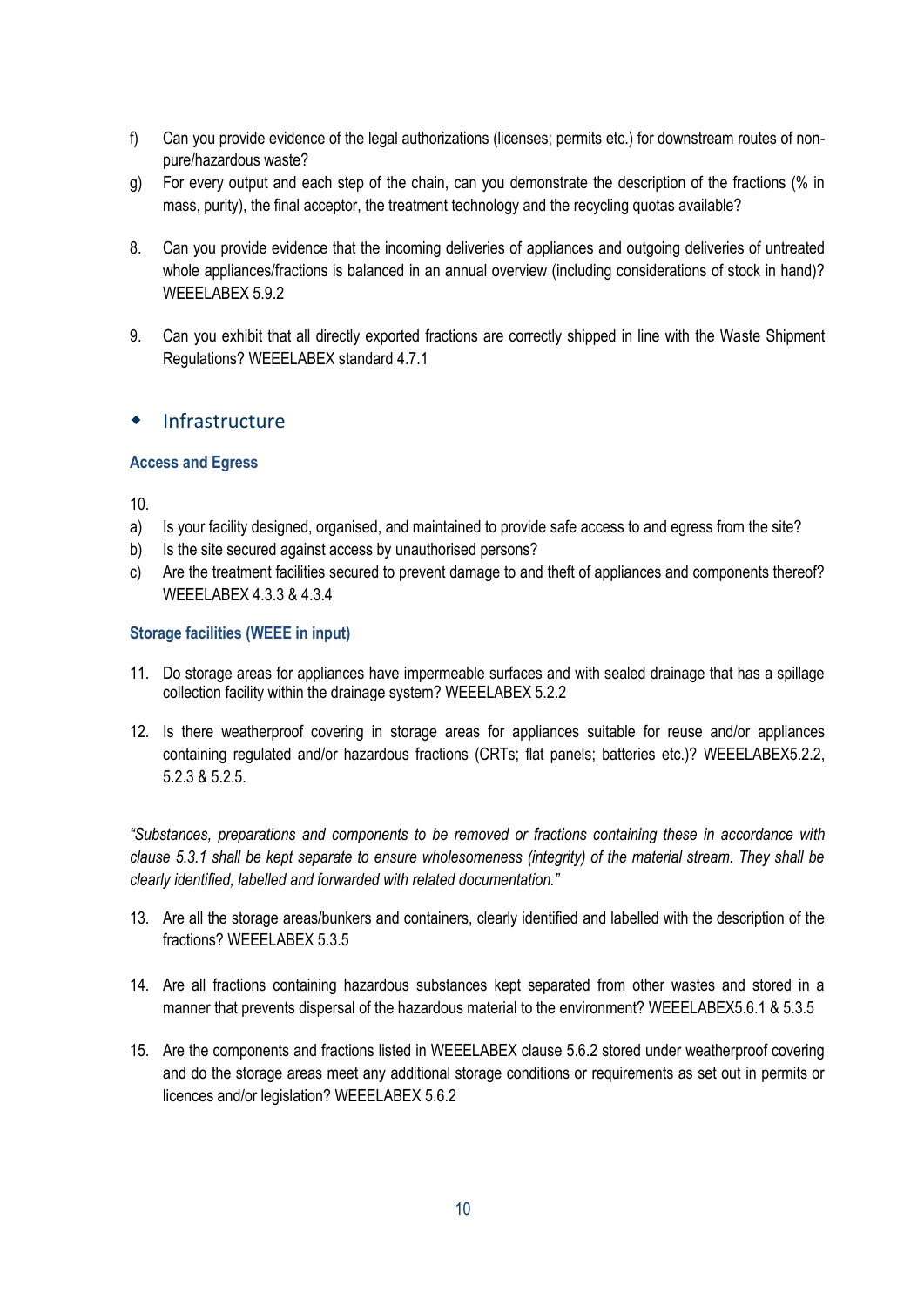# <span id="page-10-0"></span>Recycling targets and batches

#### **Recycling & recovery achievements**

*If processing appliances, as an operator, you are legally bound to achieve the targets for recycling and recovery. These targets are listed in Annex V of Directive 2012/19/ EU. Targets are summarized in the table below.*

| <b>WEEEE</b><br>Category | <b>Category includes</b>                                                                                                                  | <b>Reuse and</b><br>recycling<br>targets | <b>Recovery</b><br>targets |
|--------------------------|-------------------------------------------------------------------------------------------------------------------------------------------|------------------------------------------|----------------------------|
| 1, 10                    | Large household appliances, temperature exchange<br>equipment, automatic dispensers                                                       | 75%                                      | 80%                        |
| 3, 4                     | IT, telecommunication and consumer equipment                                                                                              | 65%                                      | 75%                        |
| 2, 5, 6, 7, 9            | Small household appliances, lighting equipment, tools, toys<br>leisure and sports equipment, monitoring and control<br><i>instruments</i> | 50%                                      | 70%                        |
| 5                        | Lamps                                                                                                                                     | 80%                                      |                            |

- 16. Are operations arranged such and is work carried out in a way that mandatory recycling results can be achieved?
- 17. Are systems set such and is registered in a manner that the results of recycling can be calculated in accordance with Annex D of the WEEELABEX standard?
- 18. Can you demonstrate, by means of documents, reaching the minimum targets for each WEEE category treated?

"*The determination process of the recycling and recovery rates starts with the untreated WEEE and ends when the end-of-waste status for fractions is achieved or with the final recovery or disposal of fractions, produced by treatment of the appliances. Therefore the whole treatment and processing chain of WEEE shall be considered."*

*"The determination of the recycling and recovery rates shall follow all fractions until final technologies are reached."* 

*"The determination of the recycling and recovery rates shall be:*

- *based on the input/output analysis of every single step within the treatment chain;*
- *completed for each of WEEE treatment categories, for each WEEE treatment operator, and for each treatment facility."*

*WEEELABEX 4.5.1 & D2*

19. For every output and each step of the chain, is the description of the fractions (% in mass, purity), the final acceptor, the treatment technology and the recycling quotas available?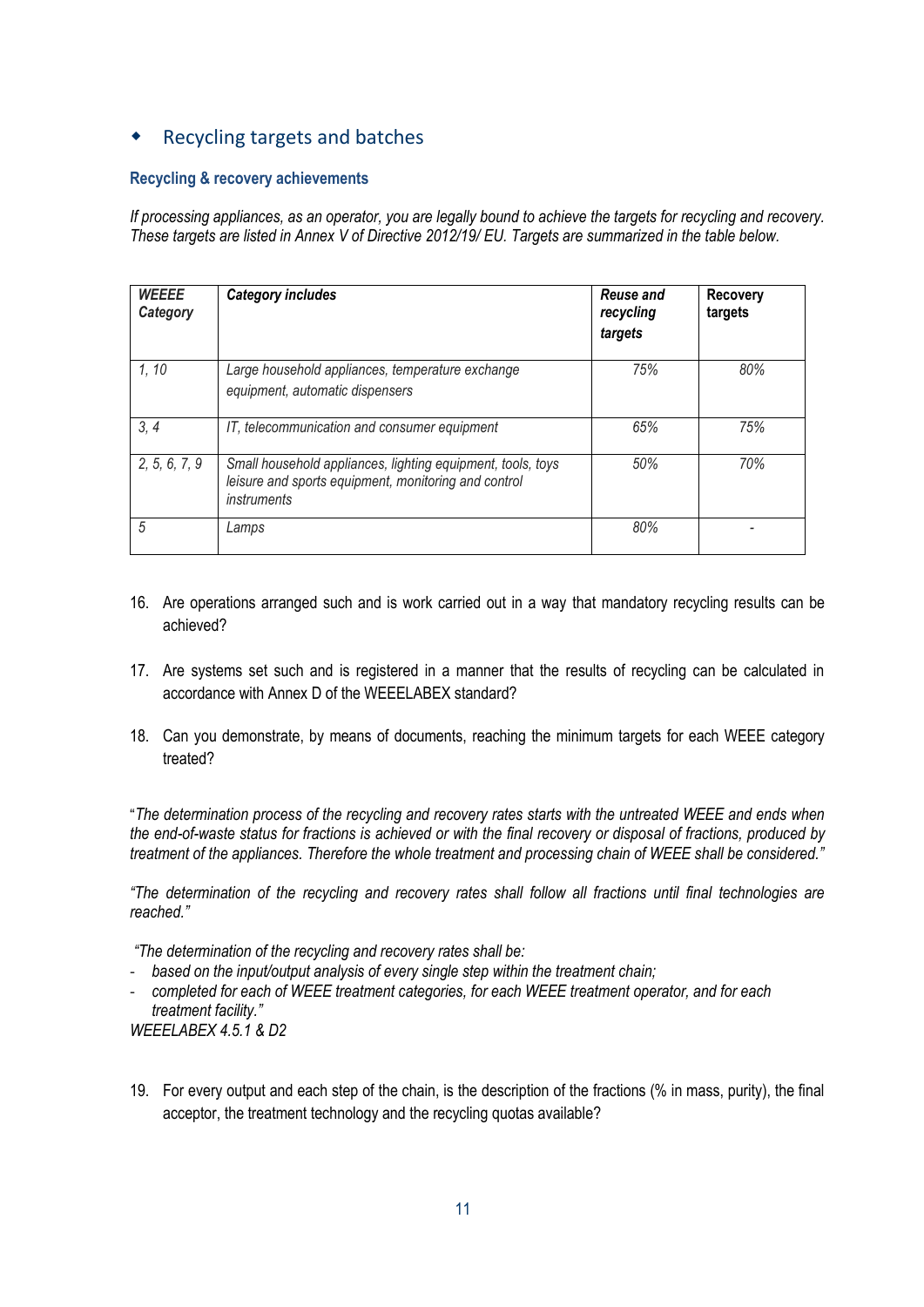#### **Batch Tests**

*Batch Tests shall be performed at least once every two years per site and per category.* 

*A batch test is manual or mechanical processing of a definite and well-defined amount of appliances or fractions thereof to determine the yields and compositions of the resulting output fractions.*

*Batch tests are performed in order to determine whether:*

- *recycling and recovery targets are achieved;*
- *de-pollution was carried out effectively;*
- *the presence of polychlorinated biphenyl, cadmium, copper, and brominated flame retardants in output fractions is below limit values;*
- *target values for the removal of printed circuit boards, batteries, capacitors are reached.*

*The Batch Test may be performed by a WEEELABEX Auditor, a (candidate) WEEELABEX Operator or his/her appointed contractor. Nonetheless, a Batch Test is only valid if performed or witnessed by a WEEELABEX auditor.*

*The Batch Test shall be performed according to the requirements given in Annex C (Requirements concerning batches).*

*"Batch results shall be representative compared with normal day-to-day conditions, especially with respect to the composition of the input material and processing operations. WEEE shall not be prepared or selected in order to change original composition. The operator shall document the manner in which the batch input material has been collected." WEEELABEX C1.2*

20. Can you demonstrate, by means of a monitoring system, that the day-to-day de-pollution process is comparable to the batch?

*A downstream Batch Test is necessary if:*

- *a fraction represents more than 20 percent of the total input of any WEEE treatment category according to Annex C;*
- *an external operator performs the next separation step.*

*\* Metallic fractions with less than 2 weight percent non-metallic shares (plastics, inorganic material) shall be considered as pure fractions.*

*If an downstream operator complies with WEEELABEX, a downstream Batch Test shall not be necessary.* 

- *21.*
- a) Is a method present to analyse the composition of every output fraction?
- b) For every output fraction, is the composition analysed in order to determine the purity and de-pollution performance?

### <span id="page-11-0"></span>Operating Processes

#### **Material reception, sorting, handling and storage**

*"WEEE shall be handled and stored with due care in order to avoid release of hazardous substances into air, water, or soil, as a result of damage and/or leakage."*

"*During handling and storage, special attention shall be given to WEEE containing hazardous components as summarised in Annex II Directive 2012/19/EU".*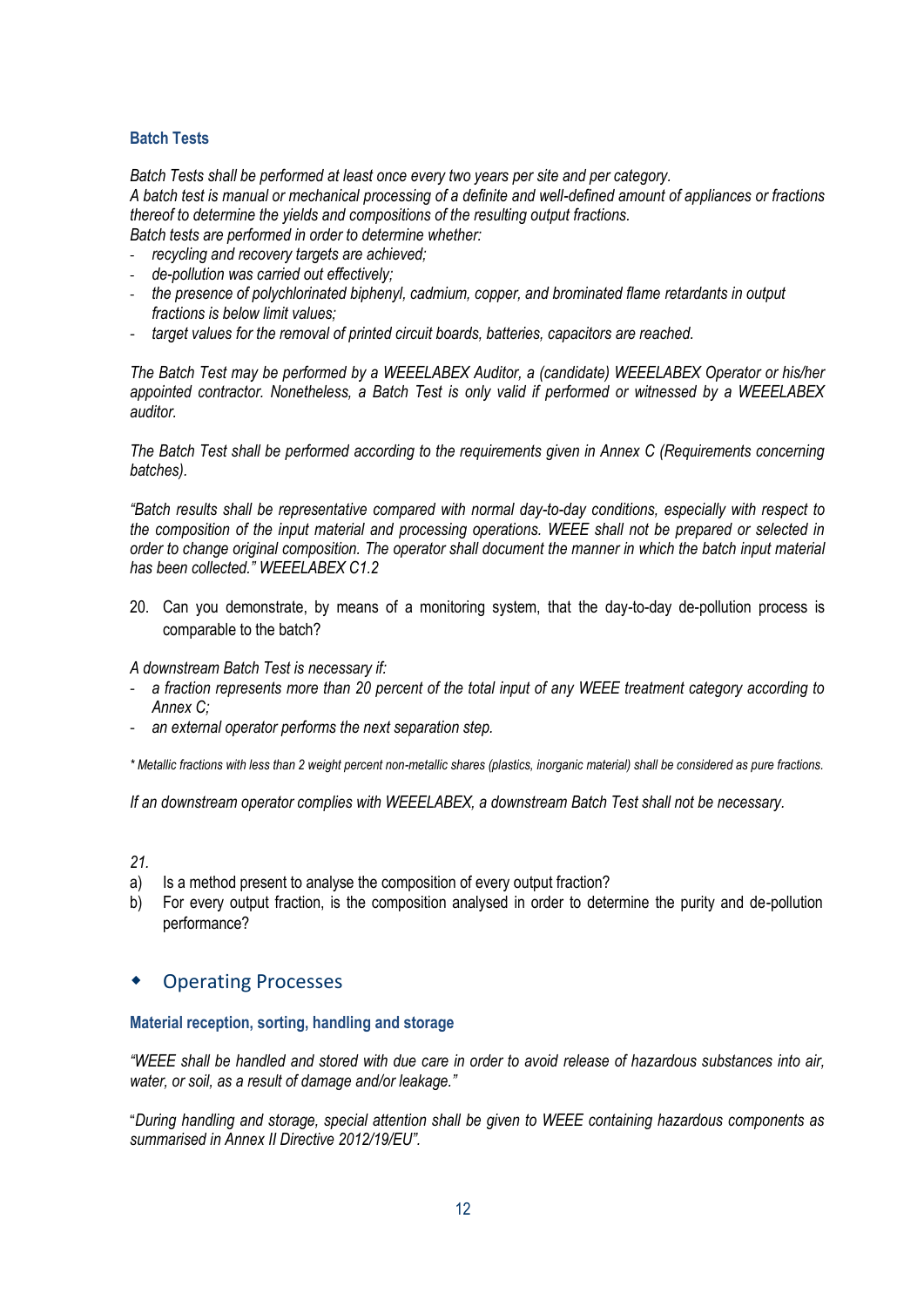*"All handling of WEEE including the loading, unloading and transport shall be carried out with appropriate tools, containers and fixing to avoid damage to WEEE."*

*"Uncontrolled tipping of containers with CRT display appliances, flat panel displays, temperature exchange equipment, and lamps shall not be permitted."*

*"WEEE shall not be handled in a way that subsequent preparation for re-use, de-pollution or recovery is adversely affected or inhibited."*

*WEEELABEX5.1.1-5.1.5*

22.

- a) Are operations arranged such and is work carried out in a manner that preparation for re-use, de-pollution or recovery is not adversely affected or inhibited?
- b) Is work performed in such a manner that the release of hazardous substances into air, water, or soil, as a result of damage and/or leakage is avoided?

*CRT display appliances, flat panel displays, temperature exchange equipment and lamps are subject to specific requirements. Therefore appliances must be sorted, stored and processed separately. WEEELABEX Part II Specific requirements.*

23. Are appliances received correctly sorted into separate treatment streams?

*"Maximum storage amounts of WEEE shall respect legal and regulatory requirements. Where such provisions are not available, the maximum amount of WEEE stored shall not exceed the amount of WEEE that can be treated within six months." WEEELABEX5.2.1*

*"The quantity of WEEE stored prior to treatment without weatherproof covering shall not exceed the average quantity of WEEE supplied per month." WEEELABEX 5.2.4*

24. Are operations arranged such and monitored in a manner to prevent exceeding of the maximum admissible storage?

*"The treatment operator shall remove all liquids, substances, preparations, and components from WEEE according to Article 8 (2) and Annex II (Selective treatment of materials and components of WEEE) of Directive 2002/96/EC." WEEELABEX 5.3.1&Part II*

*"Substances, preparations and components may be removed manually, mechanically or chemically, metallurgically with the result that hazardous substances, preparations, and components are contained as an identifiable stream or identifiable part of a stream at the end of the treatment process."*

*"A substance, preparation or component is identifiable if it can be monitored to prove environmentally safe treatment."*

*Two different categories are distinguished. Substances, preparations and components which have to be removed either as:*

- *a first step in the treatment process; or*
- an identifiable (part of a) stream during the treatment process.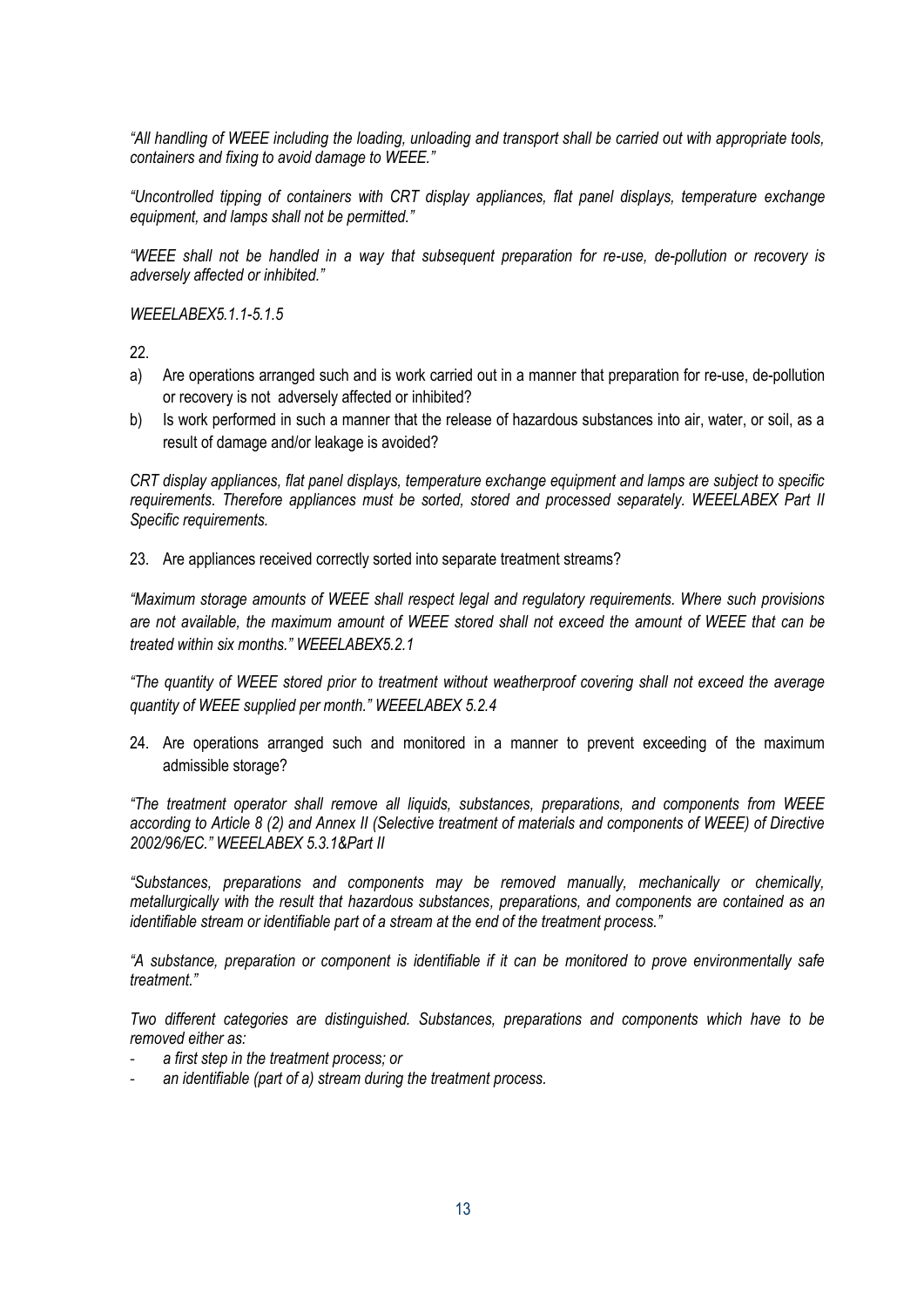*According to Article 8, paragraph 2 of Directive 2012/19/EU all fluids shall be removed. Also external batteries (batteries readily accessible in appliance), capacitors, mercury switches, beryllium oxide components, asbestos and ceramic fibre parts.*

*Examples of substances, preparations and components which "have to be removed" as an identifiable (part of a) stream in the next steps of the treatment process may include: plastics containing brominated flame retardants, printed circuit boards, and internal batteries.*

25. Is work carried out in such way that hazardous substances, preparations and components are removed in accordance with regulation?

#### **De-pollution**

*"Removal practices shall not damage or destroy components in a way that hazardous substances are released to the environment or distributed to fractions, unless subsequent treatment of the hazardous substances is secured." WEEELABEX 5.3.2*

26. Are operations arranged such and is work carried out in way that hazardous substances are not released to the environment or distributed to fractions?

*"To fractions or substances classified as hazardous wastes no other types of waste or non-waste materials shall be added to make overall waste volume fall below the limit of hazardous waste classification (ban on dilution)." WEEELABEX 5.3.4*

27. Are operations arranged such and is work carried out in a way that hazardous wastes are not diluted?

*"Substances, preparations and components to be removed or fractions containing these in accordance with clause 5.3.1 shall be kept separate to ensure wholesomeness (integrity) of the material stream. They shall be clearly identified, labelled and forwarded with related documentation.." WEEELABEX 5.3.5*

28. Are all the fractions thereof containing regulated substances, mixtures and components identified and managed in the correct way?

*"If it is uncertain that hazardous substances are present in WEEE or components, the WEEE or components shall be treated as if they contain the substances." For example:*

- *All temperature exchange equipment (as if they contain VFC/VHC - e.g. cooling appliances)*
- *All flat panel displays, LCD screens and plasma screens (as if they contain backlight lamps)*

- *All Lamps and lamps containing equipment (as if they contain mercury)*

*WEEELABEX 5.3.6*

29. Is work carried out in such way that if there is no sorting/segregation procedure or no clear identification on the equipment to determine the nature of the incoming appliances, they are treated as "regulated" appliances regardless of their actual nature?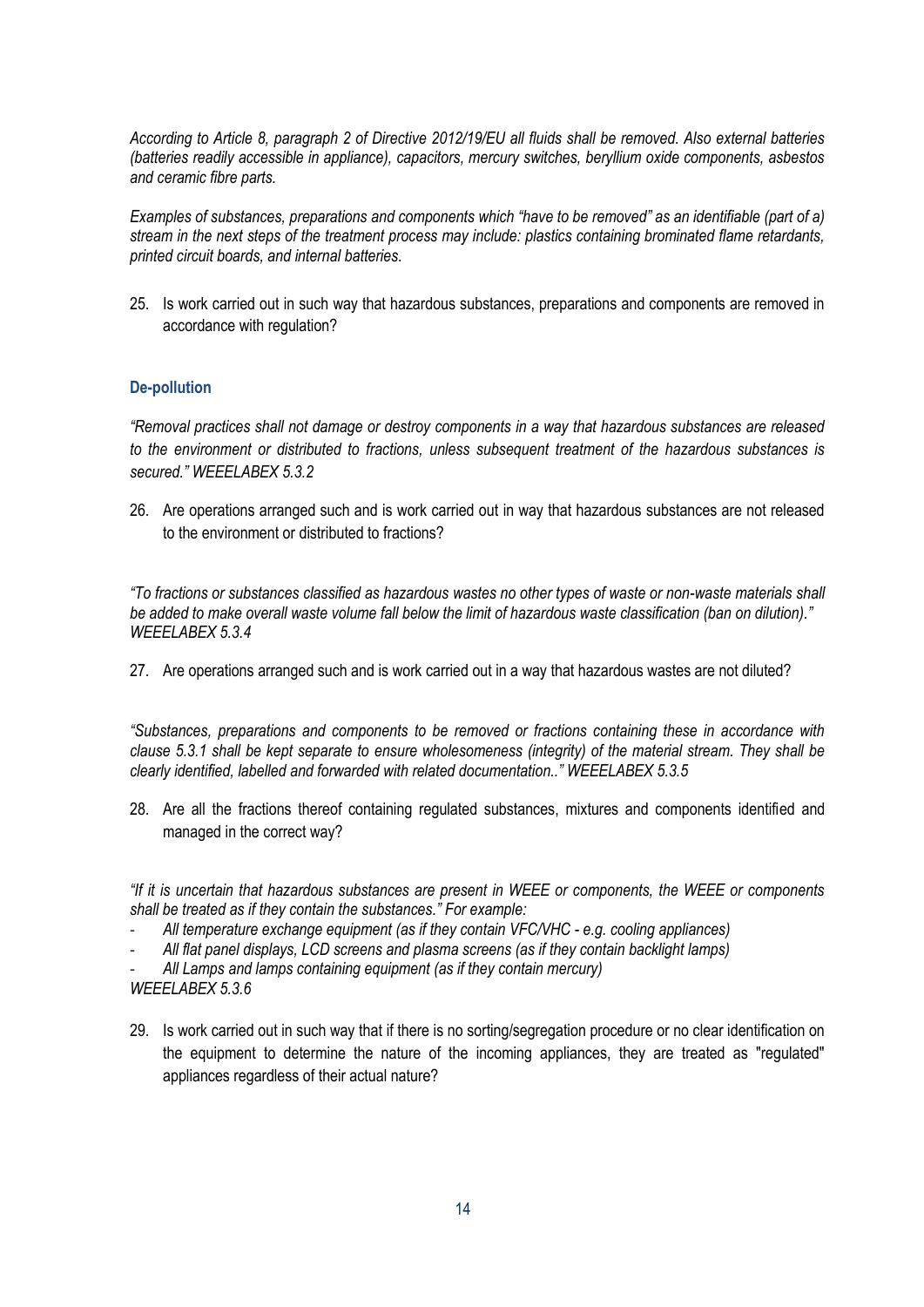# <span id="page-14-0"></span>De-pollution monitoring

*Monitoring of de-pollution performance can be determined by the following methodologies:*

- *quantification of the outgoing stream and comparison with a target value or assessment of progress,*
- *analysis of representative samples of relevant fractions.*

*Note: Regarding cooling/freezing appliances, a third method is used, i.e. a method establishing a mass balance between incoming and outgoing streams. Processing cooling/freezing appliances is specialized work and cannot be performed by an average metal recycler. For convenience sake, in this guide is assumed that your company does not process cooling/freezing equipment. Therefore the method is not explained.* 

#### *Quantification and comparison with a target value (benchmarks)*

*Using this method, by means of a Batch Test, removed batteries, capacitors and printed circuit boards are weighed separately. The weights are expressed as a percentage of the total input weight. Actual percentage values are compared with the target values.*

*To meet the required quality objectives of de-pollution, the minimum targets removed batteries, capacitors and circuit boards are to be achieved. Target values are laid down by WEEELABEX.* 

| <b>Category</b>              | <b>Components to remove</b> | <b>Target value</b> |
|------------------------------|-----------------------------|---------------------|
| Large Household Appliances   | Capacitors                  | 1.3 kg/tonne        |
|                              | Circuit boards              | 1.0 kg/tonne        |
| Small Household Appliances & | Capacitors                  | 0.9 kg/tonne        |
| <b>Mixed Appliances</b>      | Circuit boards              | 19 kg/tonne         |
|                              | <b>Batteries</b>            | 1.8 kg/tonne        |
| <b>CRT</b> screens           | Capacitors                  | 1.0 kg/tonne        |
|                              | Circuit boards              | 56 kg/tonne         |
| <b>FPD</b> screens           | Capacitors                  | 1.0 kg/tonne        |

#### *Output fractions analysis*

*Under this method, a representative mixed sample is be taken and analysed by a specialist laboratory.*

- *The light shredder fraction is examined for the presence of polychlorinated biphenyl, cadmium and copper.*
- *Plastic fractions are tested for the presence of brominated flame retardants.*

*At least once every two years a representative mixed sample shall be taken and examined.*

*To verify the quality of mechanical de-pollution, the following preliminary limit values in the light shredder fraction of the first mechanical treatment operation shall apply:*

| <b>Category</b>                                                                       | <b>Fraction examined</b> | <b>Substance</b>                                         | <b>Limit value</b>                      |
|---------------------------------------------------------------------------------------|--------------------------|----------------------------------------------------------|-----------------------------------------|
| Large Household Appliances,<br>Small Household Appliances&<br><b>Mixed Appliances</b> | Light shredder fraction  | Copper<br>Cadmium<br>Polychlorinated<br><b>Biphenyls</b> | 10,000 mg/kg<br>$100$ mg/kg<br>50 mg/kg |
| <b>CRT</b> screens                                                                    | Mixed CRT glass          | Sulphur                                                  | 50 mg/kg                                |
| FPD screens                                                                           | Mixed fractions          | Mercury                                                  | $0.5$ mg/kg                             |
| All appliances                                                                        | Mixed plastic fractions  | <b>Brominated Flame</b><br>Retardants                    | 700 mg/kg                               |

30. Are operations arranged such and is work carried out in a way that the batch test and analysis of shredder fraction can be executed effectively?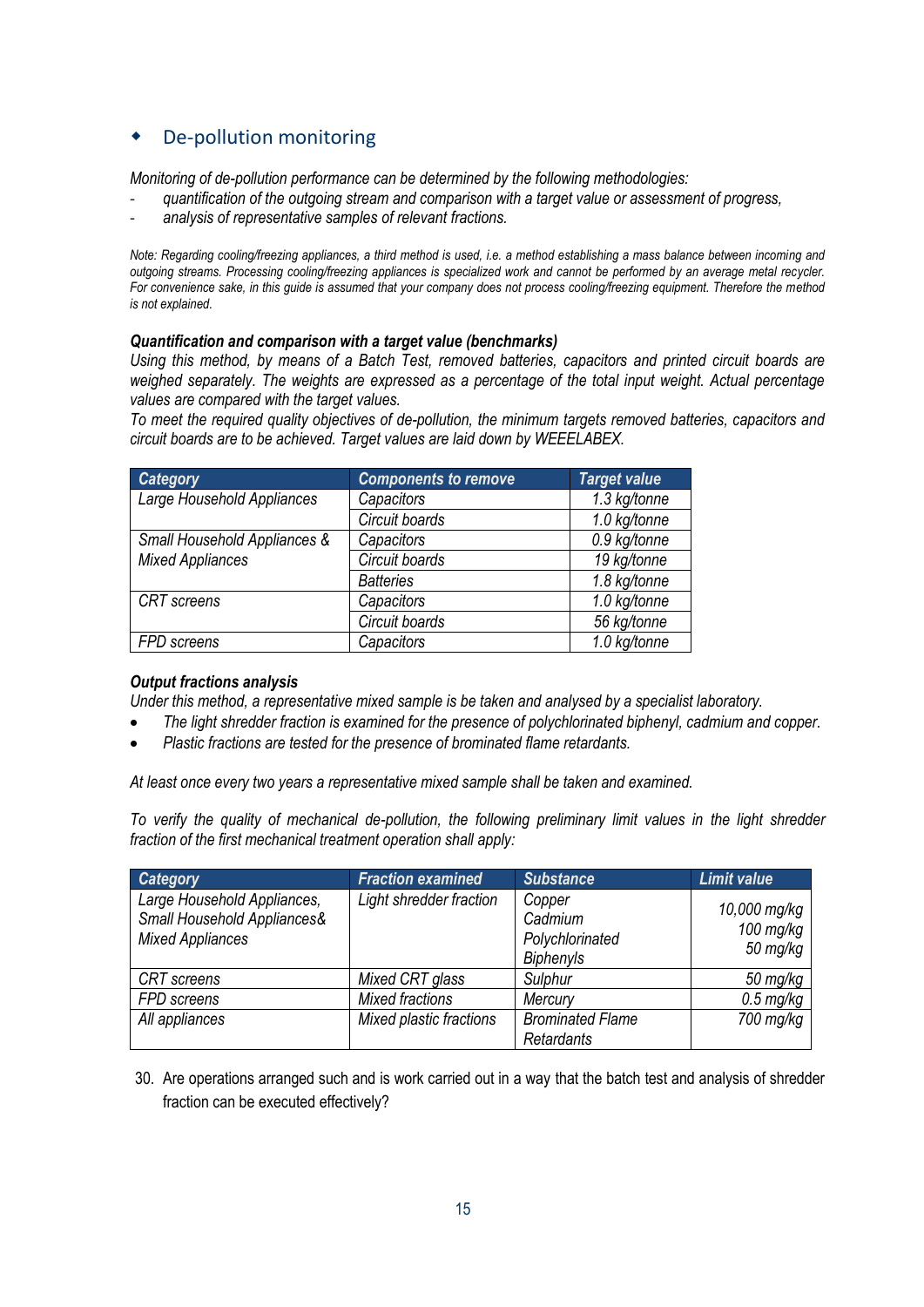*Materials containing mercury, halogenated compounds, and beryllium shall not be destroyed by incineration, waste to energy or be disposed of in landfill except if the law mandates these methods of disposal, or prohibits their use in electrical and electronic equipment sold after 31 December 2012.*

31. Can you demonstrate, by means of documents, that these substances are not destroyed?

Note: This seems a paradoxical requirement, since these substances thus may be recycled only and the use in electrical and electronic equipment is prohibited after 31 December 2012.

# <span id="page-15-0"></span>Training & Facility safety

#### **Training**

*"All persons at the treatment facility shall be familiar with the environmental, health and safety policy of the facility. Employees and contractors involved in operations shall be instructed and trained to perform the tasks assigned to them."*

*Training shall include:* 

- *emergency response planning,*
- *occupational health and safety measures,*
- *training for the relevant operations performed on site."*

*"The effectiveness and suitability of training shall be checked regularly. Training programmes shall be delivered at a level suitable to the trainee in form, manner and language."*

*"Employee training materials and information including technical guidance documents, risk assessments, safety statements, information charts, information tables, photos or examples of components of WEEE, and safety data sheets for hazardous chemical components shall be available at the work place and be easily accessible to employees at all times."*

*WEEELABEX 4.4.1 -4.4.3*

32.

- a) Can you demonstrate that employees and contractors working at the treatment facility are provided with appropriate training and information?
- b) Are training materials easily accessible to all employees at all times?
- c) Are all employees at the treatment facility in fact familiar with the safety procedures?

#### **Safety**

*"The operator shall possess infrastructure in terms of size, technologies installed, and characteristics of the operations that are suitable for the activities performed on site.*

*Suitability of site shall be assessed by an operational risk management process for all tasks performed on site and include the identification of hazards, the assessment of risk and, where appropriate, the elimination or reduction of the risk, and documentation of the process." WEEELABEX 4.3.1*

33. Is a documented emergency plan available and is this plan regularly updated?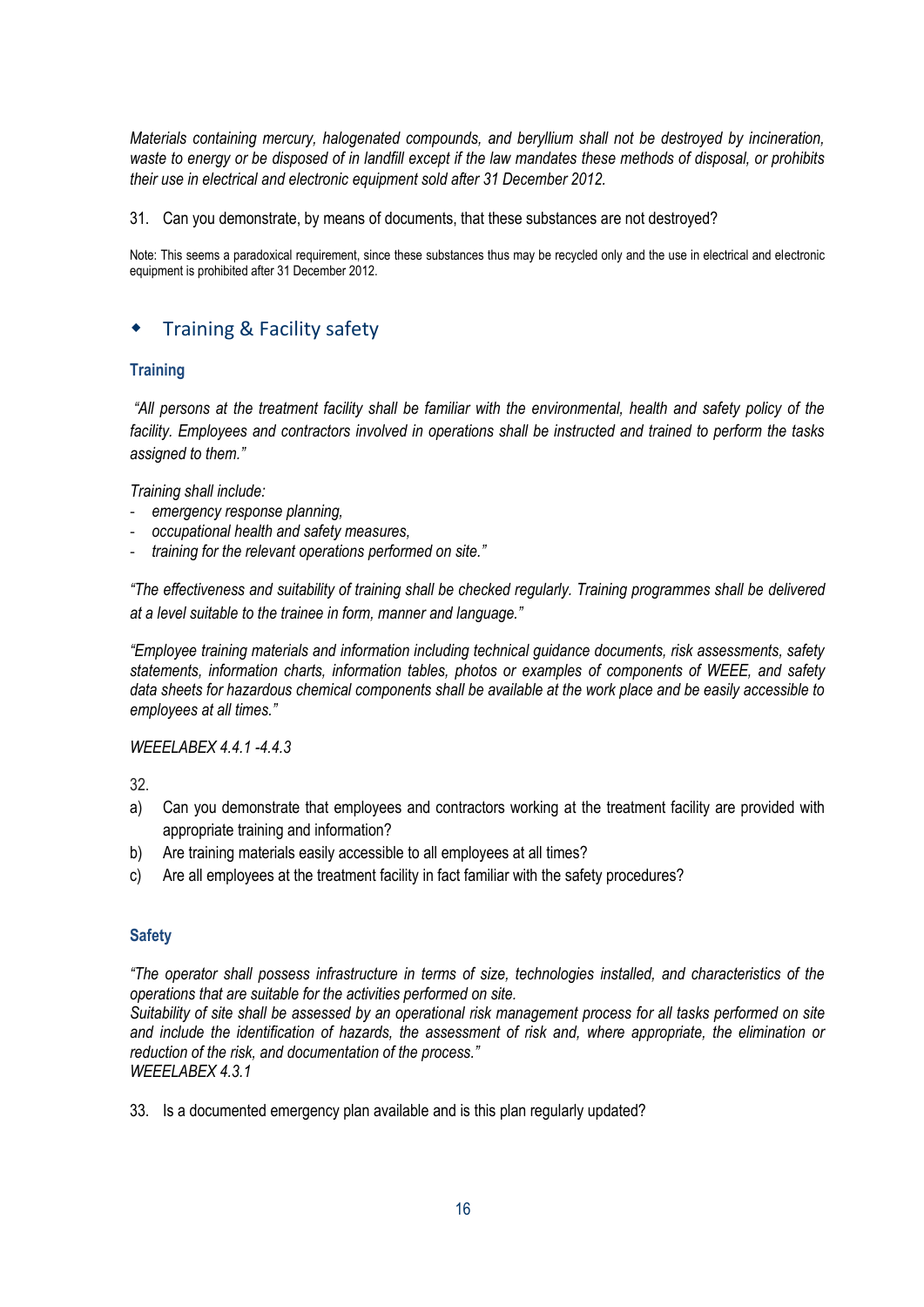34.

- a) Is a documented risk assessment available which addresses all the WEEE related activities performed on site? Are provisions of the risk assessment actually respected?
- b) Is personal protective equipment (as determined by the risk assessment) provided by the operator and used by the employees correctly?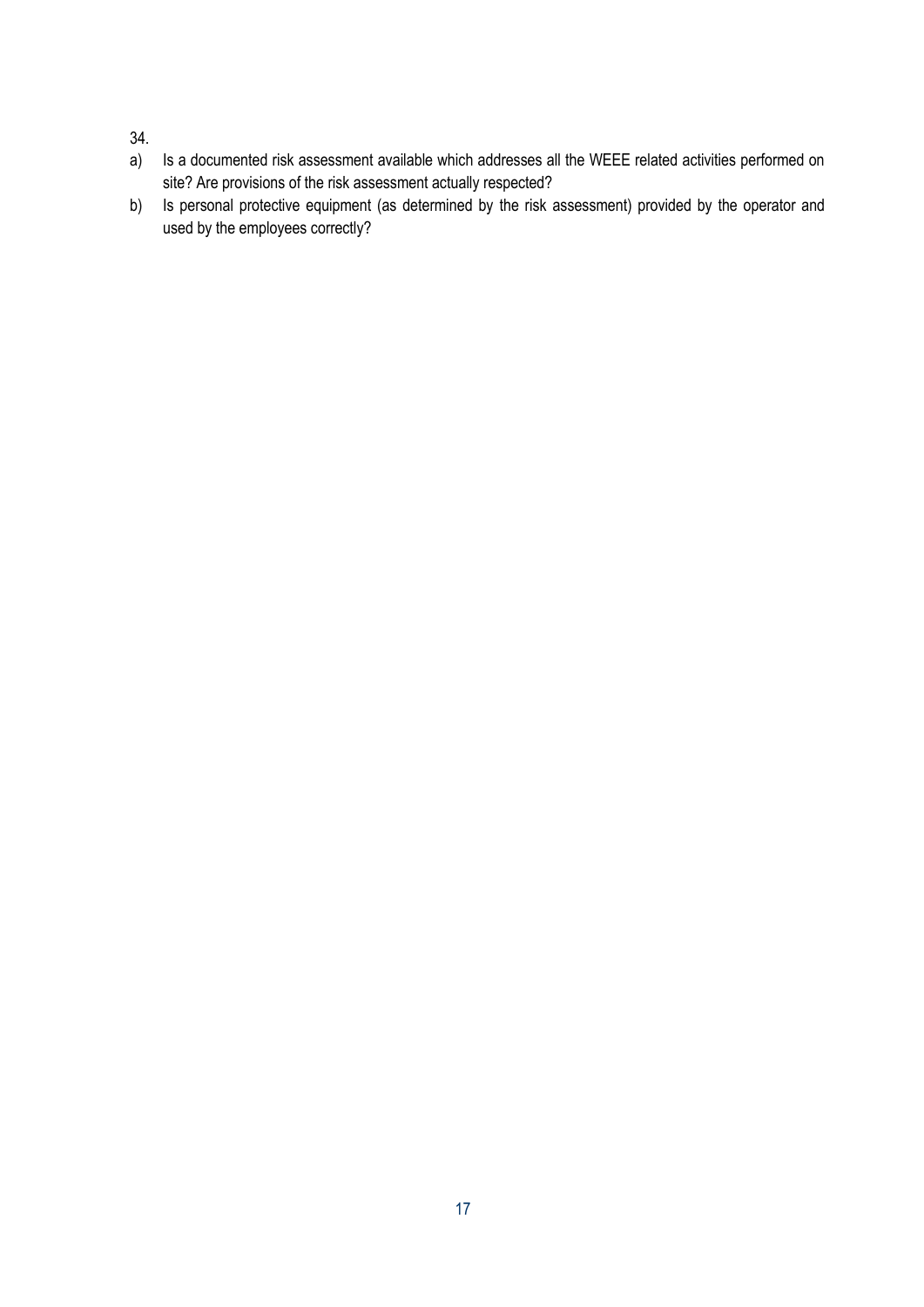# <span id="page-17-0"></span>**Step 2: The removal of deficiencies**

By completing the checklist, you have obtained a picture of the extent to which your business complies with the WEEELABEX standards.

Based on this, and by making an outline calculation, you can make the decision about whether you want to or are able to become WEEELABEX certified.

If you opt to have your business certified, you will have to remove any deficiencies that exist. You can state and enter the measures to be taken in the action point list. Based on this, you can make a plan.

### <span id="page-17-1"></span>Do it yourself or contract out?

For removal of the deficiencies, you will have to make a choice of whether you can do this yourself, or it would be better to contract it out.

- If the time, expertise and capacity are available, it is logical to address the action points yourself.
- A number of action points could, however, demand special knowledge and it would be sensible to have these handled by an external party.

You may request a list of external parties you can approach for advice and support from the NVMP Association: [info@nvmp.nl](mailto:info@nvmp.nl?SUBJECT=Contact%20via%20nvmp.nl&BODY=Uw%20reactie%20hier%3A).

You might be able to reduce the costs by cooperating with other recycling companies. You could exchange your knowledge and/or form a purchasing cooperative in order to achieve as attractive a price as possible. The sector organisation could very possibly facilitate matters here.

- If you deal with all the action points yourself, it would be reasonable, prior to the WEEELABEX audit, to have an orienting audit conducted. Then, you would not face any surprises.
- It is also advisable to have a batch test conducted beforehand, as you can then establish in advance whether your production process complies with the standards.

A list of WEEELABEX-certified auditors may be found via the WEEELABEX website: <http://www.weeelabex.org/#!auditors/coxh>

If the WEEELABEX auditor provides you with advice, this particular auditor may not carry out the official audit of your organisation.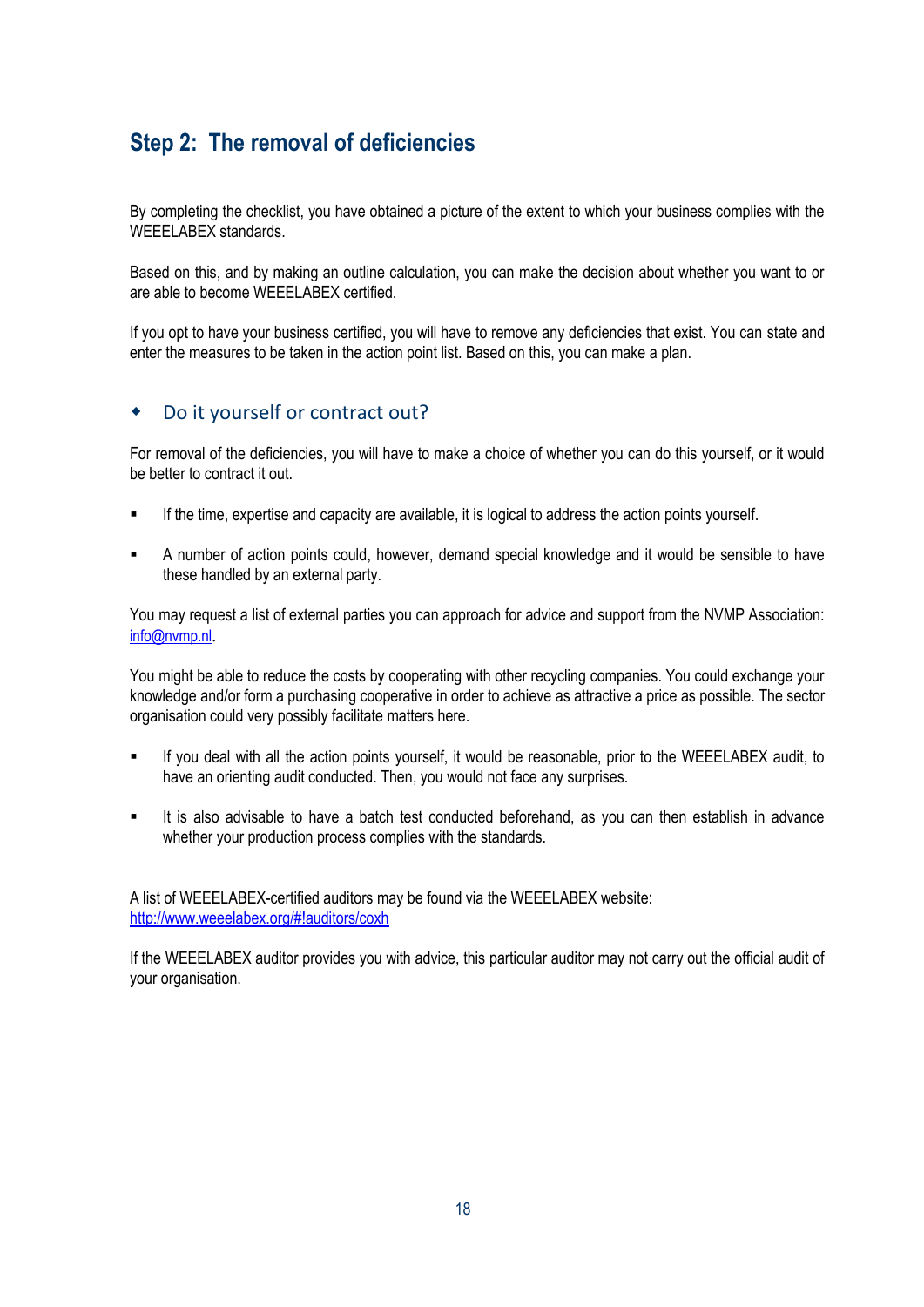# <span id="page-18-0"></span>**Step 3: Following the procedure to become certified**

Once you are sure that your organisation complies with the WEEELABEX standards, you can initiate the certification process. The following steps will be gone through:

- Submission of declaration of intention
- Selection of WEEELABEX auditors
- Receipt of audit plan
- Undergoing the audit
- Receipt of reports
- WEEELABEX certification.

The procedure is also explained in the document '[WEEELABEX Guidance Document for Treatment Operators](http://media.wix.com/ugd/968606_1e1c4f314c374ea4b3f4b241f2f8eb5d.pdf)' on the WEEELABEX websit[e http://www.weeelabex.org/#!operators/c5oj.](http://www.weeelabex.org/#!operators/c5oj)

# <span id="page-18-1"></span>Submission of declaration of intention

The submission of the declaration of intention is the start of the certification procedure. By means of the form "B01 Declaration of Intent", you declare that you are ready to undergo one or more processes for WEEELABEX certification. The form must be completed in English.

The information that needs to be entered is as follows:

- On the front sheet and the first page, you enter the general details of your business.
- In Table 1.1, you state all the categories of appliance that are processed by your installation. Because, according to Dutch legislation, you must be WEEELABEX-certified for all the appliances you process, you will need to enter 'Yes' against all of these categories.
- You indicate in Table 1.2 in which category of processor your business comes. Explanation of the category classification is included in Appendix 'B02 Eligibility for Operators'. You also explain succinctly how processing activities are conducted there.
- In Table 1.3, you indicate roughly how many appliances your business processes annually in each category. You may use the information for the last full year.
- In Table 1.4, you indicate all the licences and permits your business must legally possess. The auditor will assess all these documents fully. You are requested to enclose copies of all these licences and permits. A (full) copy of your site licence must be enclosed with the application to the WEEELABEX office.
- If you have a certified management system (such as ISO 9001 or 14001), then you enter the details of this system in Table 1.5. It is not mandatory to have a certified system.
- In Part 2, you confirm that you are enclosing a diagram of the process stream. The auditor requires this to prepare the audit. A digital version is preferred, but it may also be hand-written if it is clear enough. The diagram must provide clear information about:
	- the input material you receive;
	- the treatment process (e.g. manual separation, magnetic separation of ferrous metals etc.);
	- all output (that arises during the treatment process);
	- and its following destination.
- In Part 3, you state that you are ready for the audit.
	- Insofar as batch tests have been done, you may enter the data from these batch tests here.
	- Insofar as batch tests have not yet been done, you declare that you will plan these in and carry them out (or have this done).
	- You declare that monitoring of the removal of hazardous waste is done.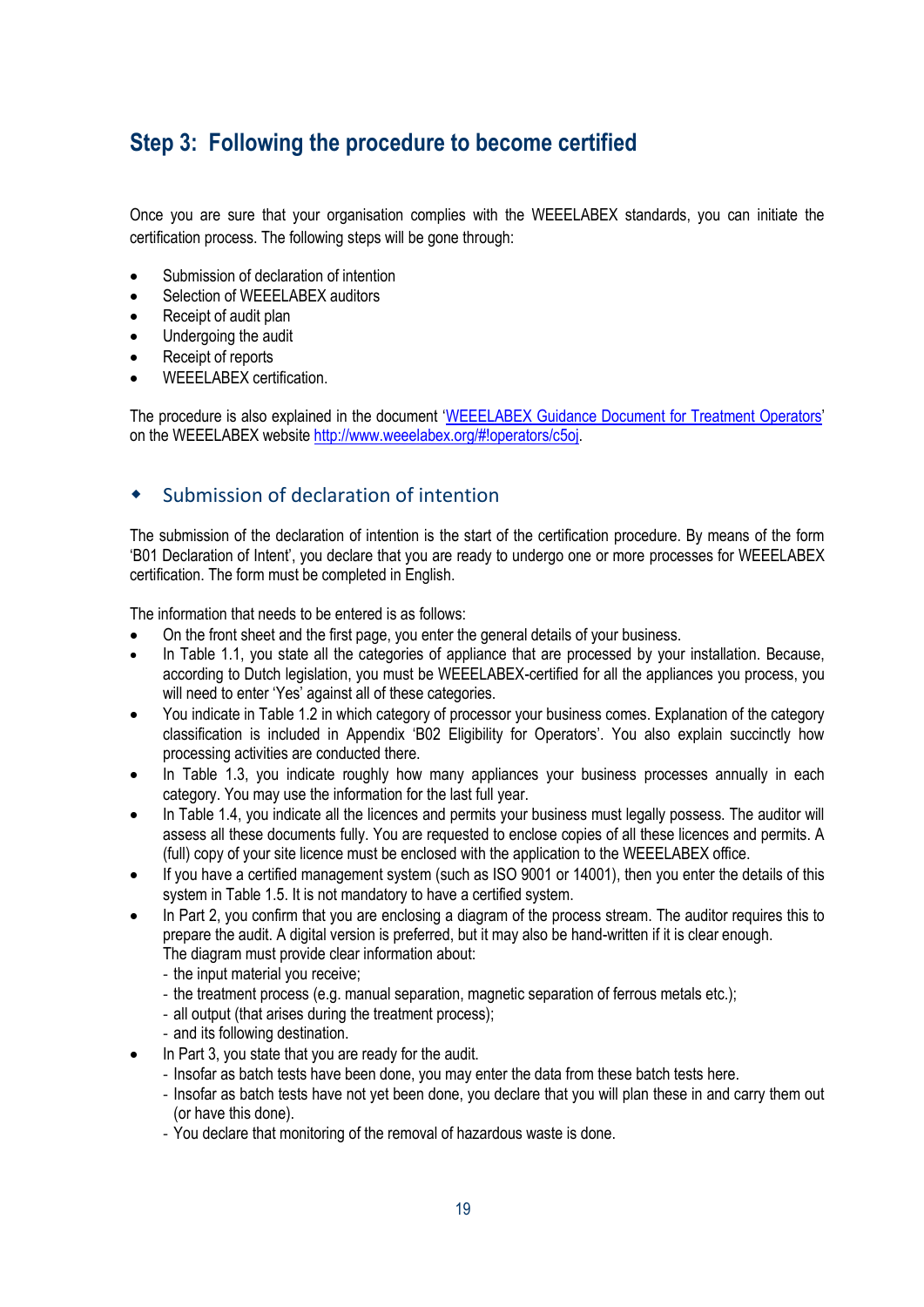- You indicate or possess all necessary information about your recipients. This concerns copies or information on waste permits, export licences, information about the treatment in the next treatment plant and the final end destination of all output fractions once these have reached final waste status.

You can find the form "B01 Declaration of Intent" on the WEEELABEX website: <http://www.weeelabex.org/#!operators/c5oj>

Within ten days of receipt of the form, the WEEELABEX Office will confirm the request for certification and arrange compliance with WEEELABEX formalities.

# <span id="page-19-0"></span>Selection of WEEELABEX auditors

You select an audit bureau or lead auditor and make an appointment. Only accredited WEEELABEX auditors may conduct the audit.

A list of accredited auditors in maintained by the WEEELABEX Office and is available on the website: [http://www.weeelabex.org/#!auditors/coxh.](http://www.weeelabex.org/#!auditors/coxh)

If required, the WEEELABEX Office can make the selection.

The lead auditor composes an audit team that possesses the necessary expertise and is appropriate to the extent of audit activities. You will receive confirmation of this.

The lead auditor will supervise the audit team and ensure that all phases of the audit are planned, implemented and formally reported to you and the WEEELABEX office. The lead auditor must (in every case) conduct the general auditor and the later surveillance audit (the following year).

### <span id="page-19-1"></span>Receipt of audit plan

A least one month prior to the audit, you will receive the audit plan from the lead auditor. The audit plan includes information about the composition of the audit team, the audit process, the employees to be interviewed and the criteria that will be applied. The scope of the WEEELABEX audit will also be defined in the audit plan.

The audit plan is intended to support you in your preparation and planning for the various parts of your operation that are to be assessed. It helps you to determine which of your operation"s employees will have to be available for interviews during the audit.

You sign this in approval and send it back to the lead auditor.

### <span id="page-19-2"></span>Undergoing the audit

On the arranged day, the lead auditor and other members of the audit team check whether your business complies with the stipulations in the WEEELABEX standard.

Upon leaving your business, the auditor will sign the "Audit statement". It is defined in this statement what type of audit was conducted and for which product categories.

There are different audits that together form an audit cycle. The audit cycle is presented schematically in the table below.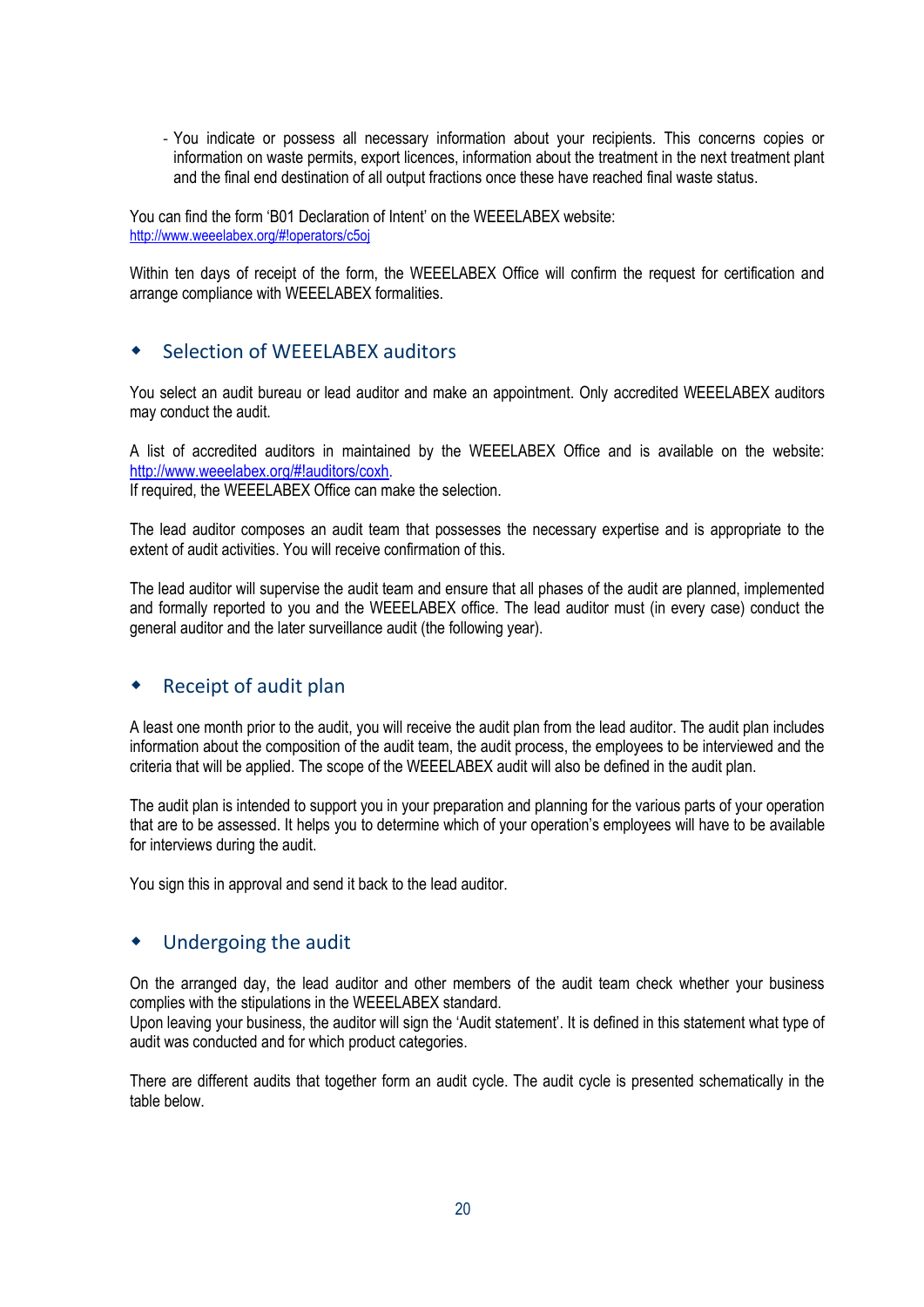| First year                                                                                                                                                                                                                | Second year                                                                                                                                                                                                                                                 |
|---------------------------------------------------------------------------------------------------------------------------------------------------------------------------------------------------------------------------|-------------------------------------------------------------------------------------------------------------------------------------------------------------------------------------------------------------------------------------------------------------|
| <b>General audit</b><br>Legal aspects<br>Receipt and processing<br>Training and safety<br>Monitoring of performance<br>Mass balance and calculations of recycling<br>results<br>Documentation and monitoring of the chain | Surveillance audit<br>Legal aspects<br>Receipt and processing<br>Training and safety<br>Monitoring of performance<br>Mass balance and calculations of recycling<br>results<br>Documentation and monitoring of the chain<br>Assessment of corrective actions |
|                                                                                                                                                                                                                           | <b>Batch test</b>                                                                                                                                                                                                                                           |

#### **General audit**

The general audit is carried out in the first year of the cycle. It is the formal and primary evaluation of whether your operations comply with the WEEELABEX standard. The existence and operation of all requirements are thoroughly investigated. The recycling process is extensively investigated on site.

#### **Surveillance audit**

The surveillance audit is conducted by the lead auditor in the following year. The purpose is to determine whether you have effectively remedied the non-conformity that was observed in the general audit by means of corrective actions.

#### **Batch test**

A batch test must take place for each treatment stream, before the audit can be completed and certification can take place. The test must be implemented within six months of the general audit. The extent of the batch test depends on the capacity of the plant.

The batch test must comply with the conditions of Annex C of the WEEELABEX standard for treatment. Samples are taken from the output. These are sent to a recognised laboratory, where they are tested against the limit values.

The batch test is only valid if it is conducted or supervised by a WEEELABEX auditor. You may conduct the test yourself (or have it carried out), but a WEEELABEX auditor must always be witness to the correct conduct of a batch test.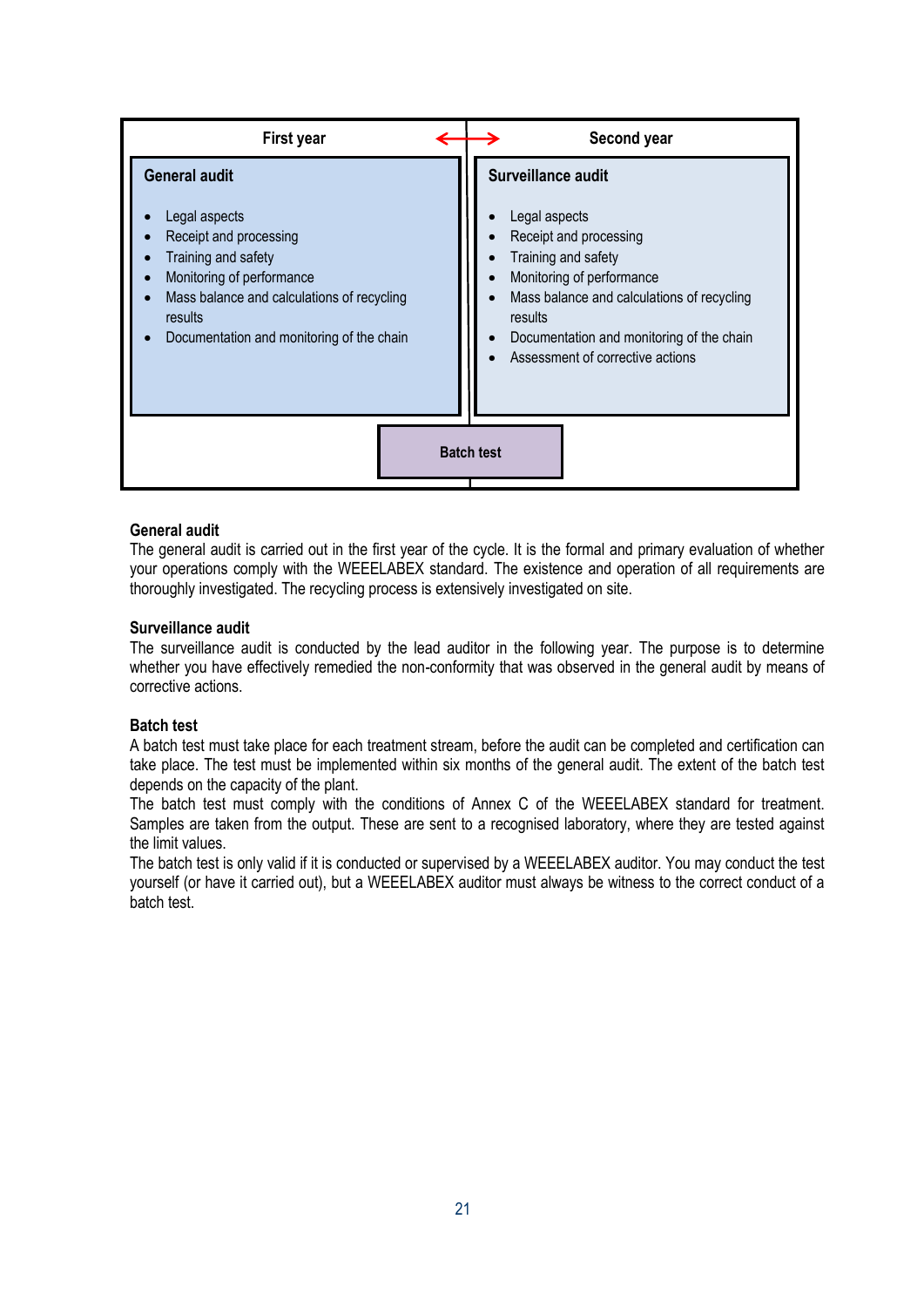# <span id="page-21-0"></span>◆ Receipt of reports

- You will receive a copy of the draft audit report from the WEEELABEX lead auditor within ten working days after the completion of the general audit. You will be given the opportunity to comment on the draft audit report within two working days of its receipt.
- Once the batch test has been done, its results are added to the audit report and the lead auditor completes this report. You will receive a version of the final audit report and, again, you may submit comments within two working days of its receipt.
- As well as the audit report, you will receive an audit summary report in which (insofar as applicable) the non-conformity is recorded that you will have to remedy before the audit can be terminated.

### <span id="page-21-1"></span>WEEELABEX certification

If you comply with the WEEELABEX requirements, the WEEELABEX office records the outcome for a certain process. Conformity with the WEEELABEX requirements leads to the process becoming a "WEEELABEX process" and your business becomes a "WEEELABEX operator" for the process concerned.

Once you make an agreement with the WEEELABEX office and pay the registration costs (€300 one-off and €500 annually), a listing on the WEEELABEX website follows. As part of this, you receive an attestation of conformity.

Your business is included in the list "Registered [WEEELABEX](http://media.wix.com/ugd/968606_0a84f89d46f84d93bcff437eb9360547.pdf) [Operators](http://media.wix.com/ugd/968606_0a84f89d46f84d93bcff437eb9360547.pdf)" on the WEEELABEX website: <http://www.weeelabex.org/#!operators/c5oj>.

### <span id="page-21-2"></span>Submission of appeal

If you disagree with the results of the audit, you have the right (within fifteen days of receipt of the decision) to appeal against the decision.

The grounds of the appeal will be restricted to the results of the WEEELABEX verification of conformity.

The WEEELABEX Office will provide you with the names of at most four independent Appeal Auditors. You appoint (and pay) two Appeal Auditors, who receive a copy of the file, to determine whether or not formal and/or material errors have been made.

If at least one auditor considers that errors were made, or no conclusion can be reached by means of a desktop study of the case, the two Appeal Auditors will have to conduct a new audit. After completion of their investigation, they will supply their decision and a report to the WEEELABEX Office.

The Board of Appeal"s definition is final.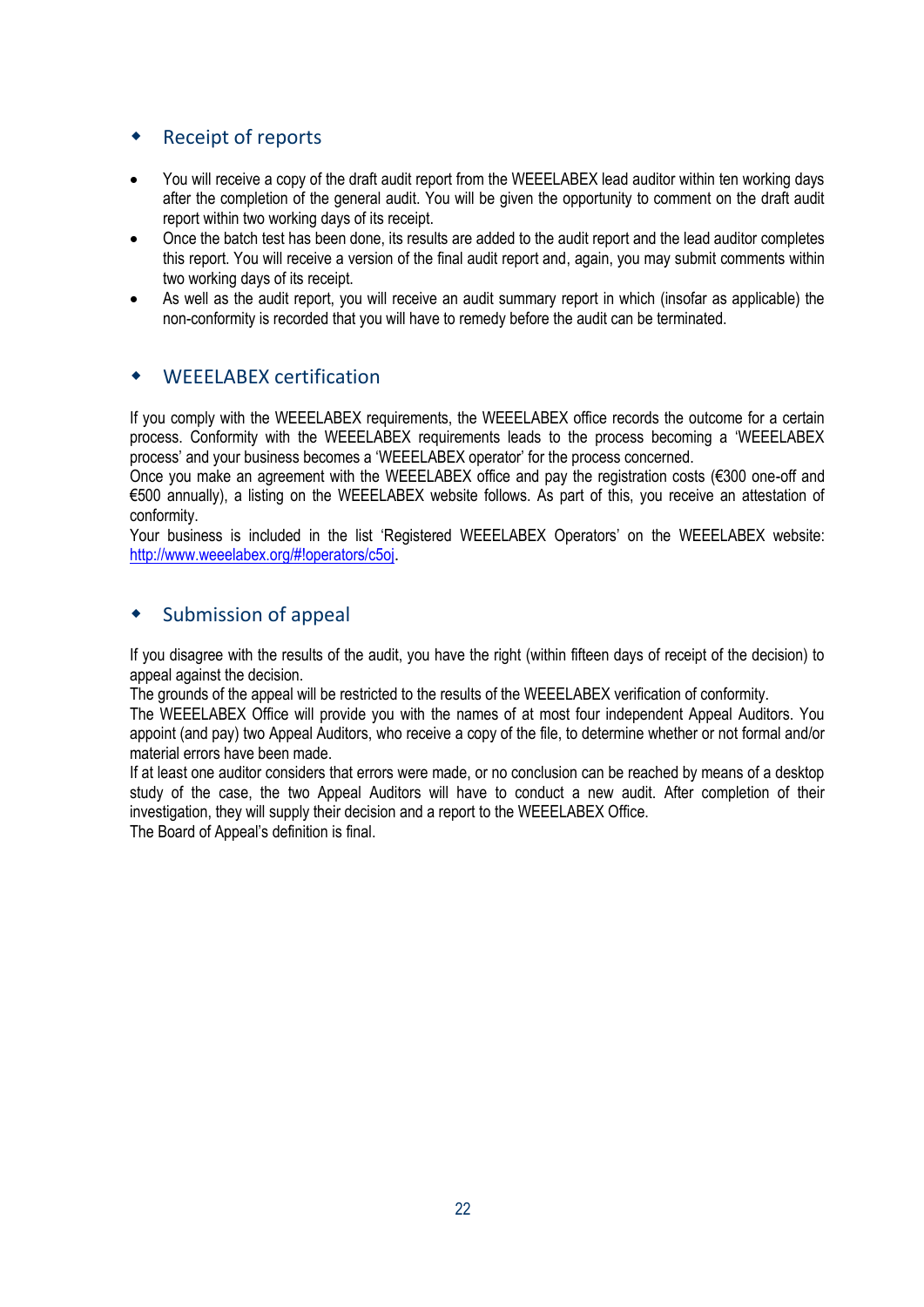# <span id="page-22-0"></span>**Annex 1 Terms and definitions**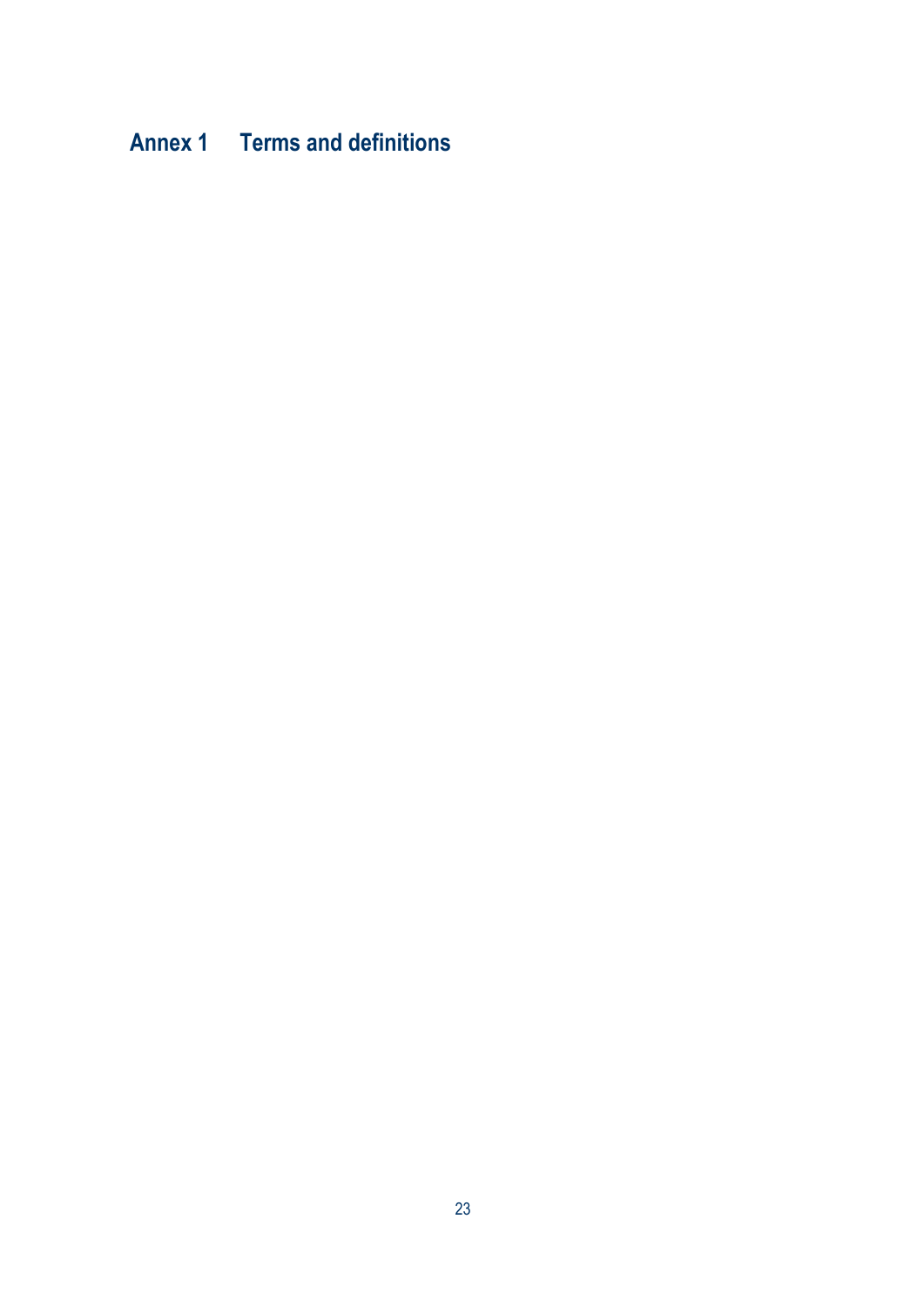# **Terms & definitions**

#### **Batch**

Manual or mechanical processing of a definite and well-defined amount of WEEE or fractions thereof to determine the yields and compositions of the resulting output fractions and de-pollution performance.

#### **Component**

Element of an appliance with a distinct proper function as part of a device as a larger unit. NOTE Typical components of WEEE are batteries, capacitors, printed circuit boards, CRT and hard disks.

#### **CRT (Cathode Ray Tube)**

Vacuum tube containing an electron gun and a fluorescent screen used to create images in the form of light emitted from the fluorescent screen.

NOTE The CRT vacuum tube consists of a screen, cone, frit glass, shadow mask (only for colour CRTs), anti-implosive metal frame, and an electron gun.

#### **CRT display appliance**

Complete TV set or whole computer monitor containing a cathode ray tube (CRT) or CRT with related deflection coil.

#### **De-pollution**

Selective treatment during which hazardous wastes and other components are removed from appliances. NOTE The term "de-pollution" describes the selective treatment for materials and components of appliances as per Annex II of Directive 2002/96/EC.

#### **Disposal**

Any operation which is not recovery even where the operation has as a secondary consequence the reclamation of substances or energy.

NOTE The term "disposal" is defined in Directive 2008/98/EC; Annex I of the Directive 2008/98/EC sets out a non-exhaustive list of disposal operations.

#### **End-of-waste**

Fractions may cease to become waste and be regarded as a secondary product following a recovery or recycling operation in compliance with specific criteria according to Article 6 of Directive 2008/98/EC. NOTE The term "end-of-waste status" is described in Directive 2008/98/EC.

#### **Energy recovery**

Use principally as a fuel or other means to generate energy; including reprocessing into materials that are to be used as fuels.

NOTE Energy recovery is defined in accordance with Annex II (Selective treatment of materials and components of WEEE) of Directive 2008/98/EC.

#### **Flat panel display**

Thin screen equipment, larger than 100 square centimetres (cm<sup>2</sup>), using technologies that produce and display an image without the use of cathode ray tubes

NOTE Examples of flat panel displays include LCD TV, Plasma TV, LCD screens and monitors, and notebooks.

#### **Fraction**

Separate material stream generated by treatment of appliances, including de-pollution, dismantling or any other treatment process.

#### **Hazardous waste**

Waste which displays one or more hazardous properties. NOTE The properties of hazardous waste are described in Annex III of Directive 2008/98/EC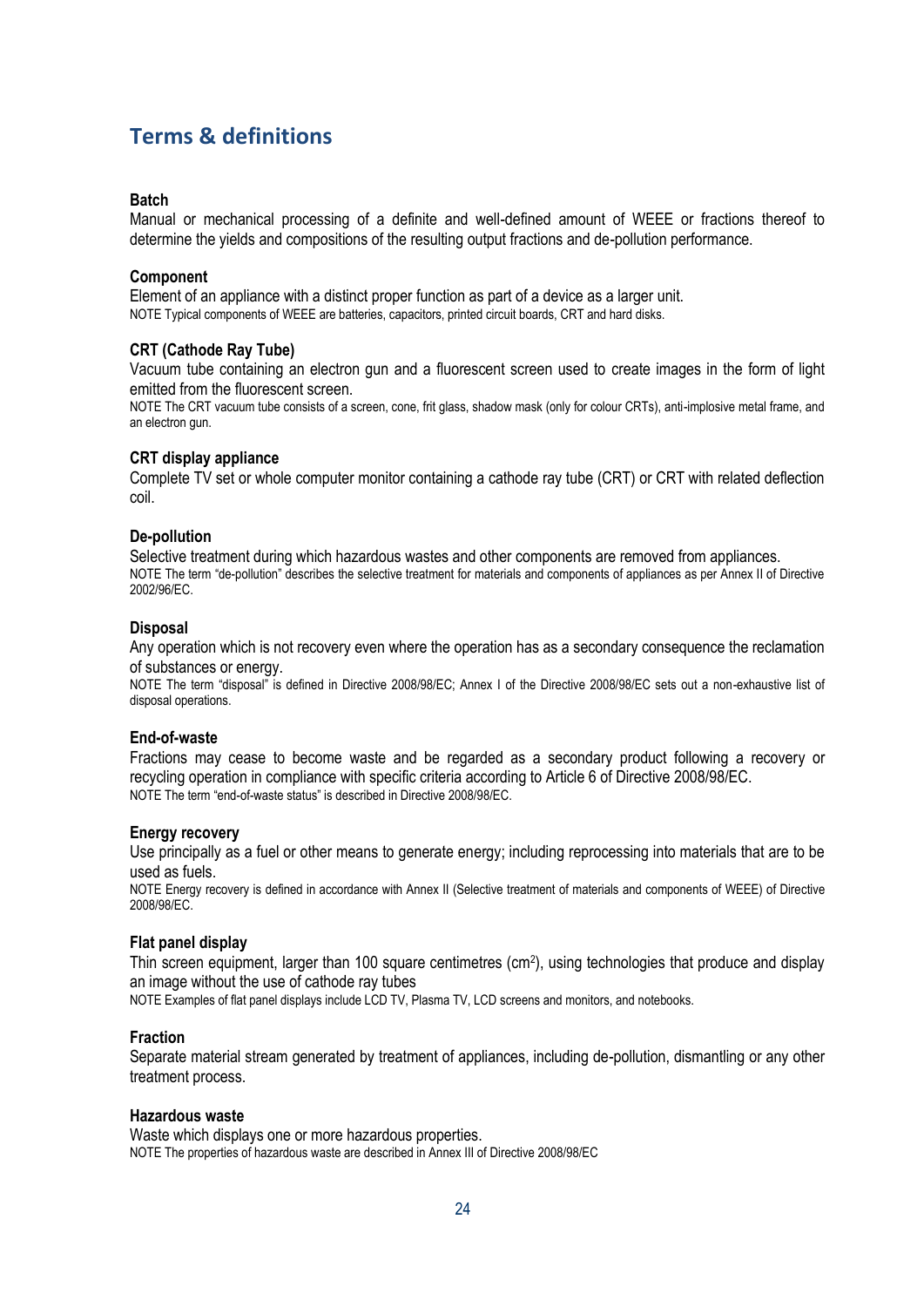#### **Lamps**

Gas discharge lamps and retrofit LED lamps within the scope of Directive 2002/96/EC. NOTE Retrofit LED lamps are LED lamps used in exchange for CFL or GLS lamps and fit in sockets for these applications

#### **Logistics**

Process of planning, implementing, and controlling the efficient and effective flow of appliances in order to achieve appropriate treatment. Logistics involves sorting, handling, storage, and preparation for transport with the intention to deliver to treatment facilities.

#### **Material recovery**

Any recovery operation excluding energy recovery and reprocessing into materials which are to be used as fuel.

#### **Flat panel module**

Part of the flat panel display containing the components that produces images, including the lighting and the diffusive elements and excluding the casings, printed circuit boards and speakers.

#### **Operator**

Entity performing operations with appliances in accordance with the WEEELABEX normative document. NOTE Operations with WEEE may include collection, handling, shipping, sorting, storage, transport, trading, treatment, or preparing for re-use.

#### **Recovery**

Any operation the principal result of which is waste serving a useful purpose by replacing other materials which would otherwise have been used to fulfil a particular function, or waste being prepared to fulfil that function, in the plant or in the wider economy.

NOTE In accordance with Directive 2008/98/EC; Annex II of Directive 2008/98/EC sets out a non-exhaustive list of recovery operations.

#### **Recycling**

Any recovery operation by which waste materials are reprocessed into products, materials or substances whether for the original or other purposes. It includes the reprocessing of organic material but does not include energy recovery and the reprocessing into materials that are to be used as fuels or for backfilling operations. NOTE The term "recycling" is defined in Directive 2008/98/EC.

#### **Removal**

manual, mechanical or metallurgic handling with the result that hazardous substances, preparations and components are contained as an identifiable (part of a) stream at the end of the treatment process. NOTE A substance, preparation or component is identifiable if it can be monitored to prove environmentally safe treatment, in accordance with Directive 2002/96/EC.

#### **Treatment**

Recovery or disposal operations, including any preparation prior to recovery or disposal. NOTE The term "treatment" is defined in Directive 2008/98/EC.

#### **Treatment facility**

Location where appliances undergo treatment.

#### **Waste**

Any substance or object that the holder discards or intends or is required to discard. NOTE The term "waste" is defined in Directive 2008/98/EC.

#### **WEEE (Waste Electrical and Electronic Equipment)**

Electrical or electronic equipment which is waste, including all components, subassemblies and consumables which are part of the product at the time of discarding. NOTE The term "WEEE" is defined in Directive 2002/96/EC.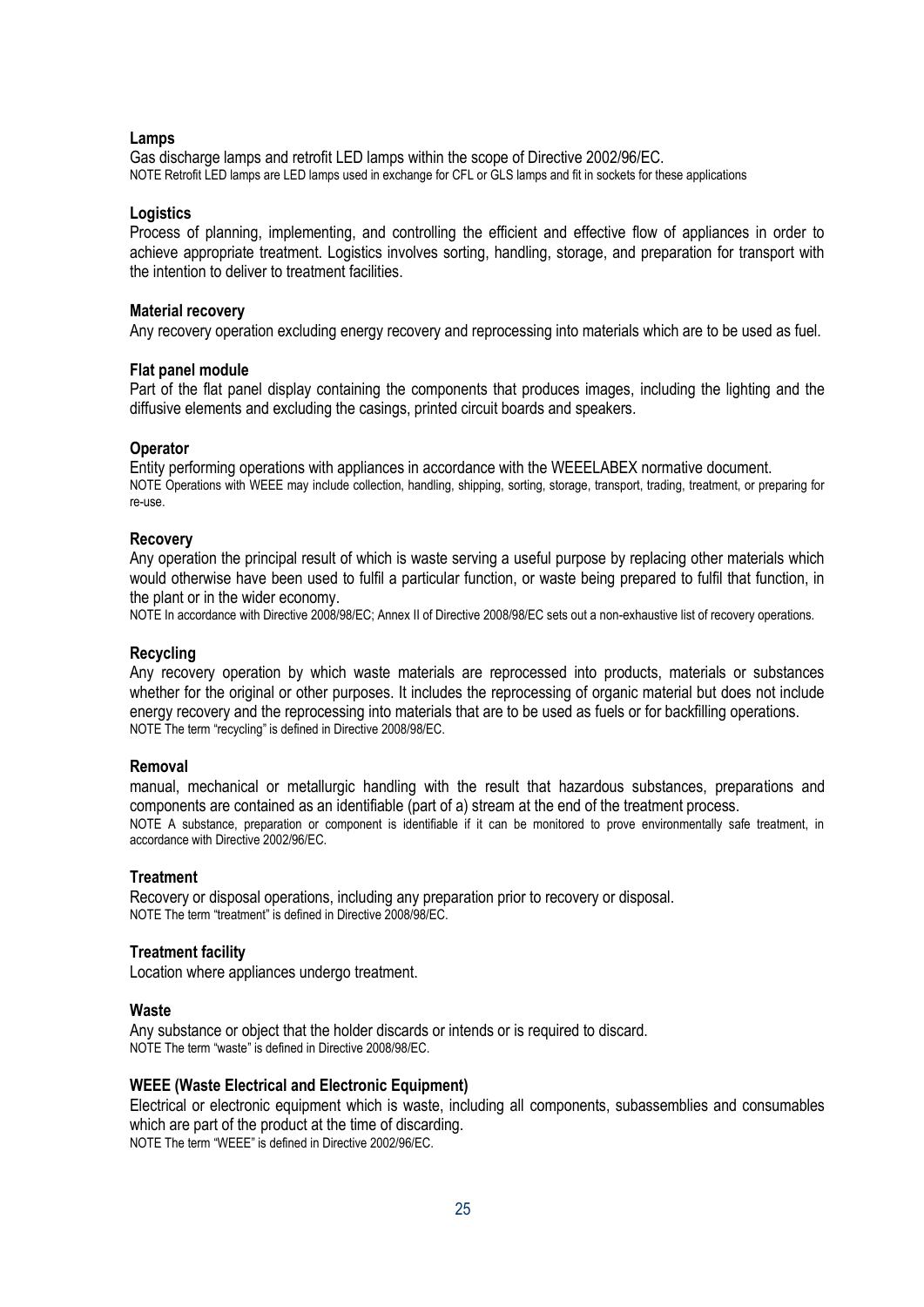# <span id="page-25-0"></span>**Annex 2 Selective treatment of WEEE**

**(Annex VII Directive 2012/19/EU)**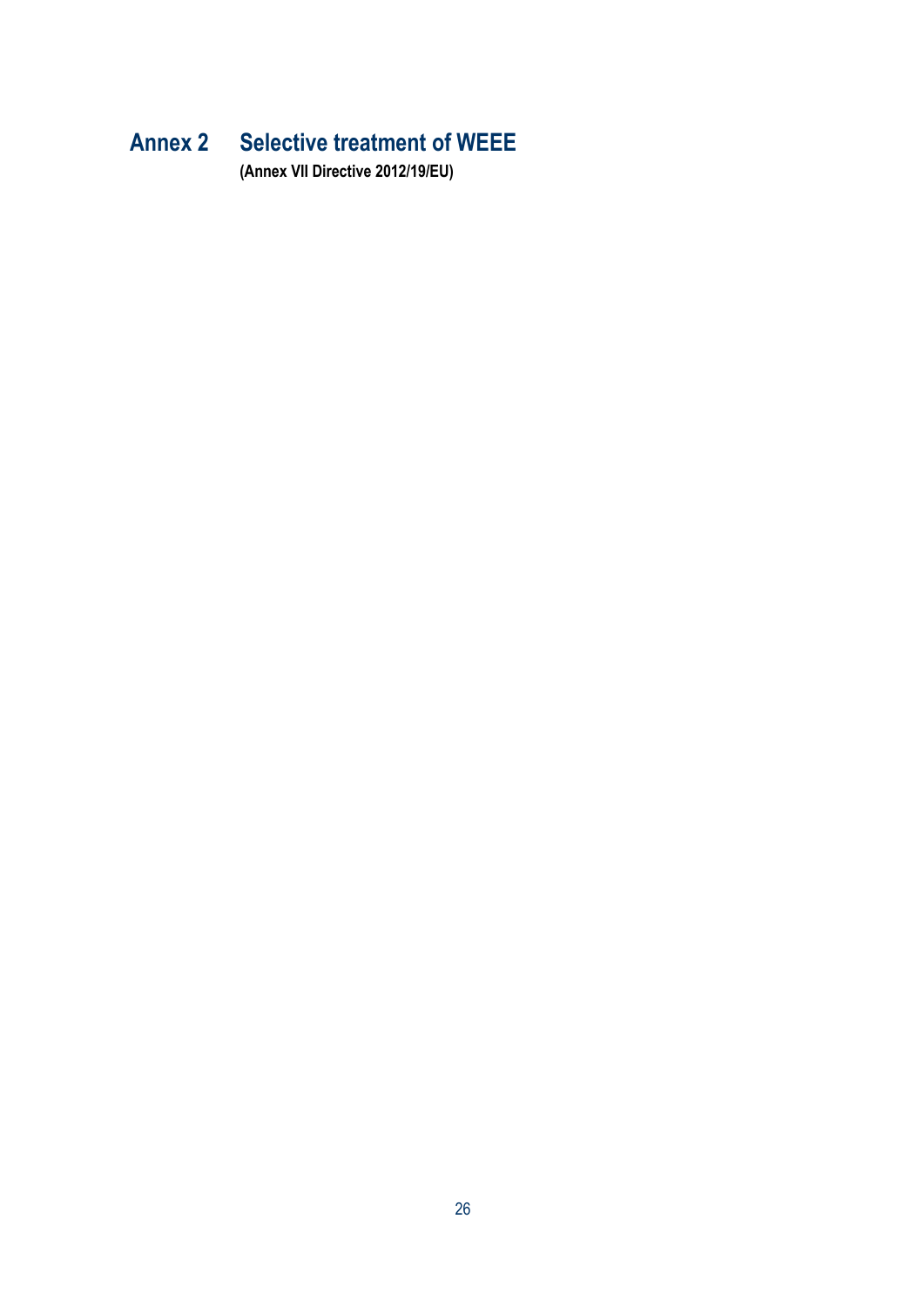#### *ANNEX VII*

#### **Selective treatment for materials and components of waste electrical and electronic equipment referred to in Article 8(2)**

1. As a minimum the following substances, mixtures and components have to be removed from any separately collected WEEE:

- polychlorinated biphenyls (PCB) containing capacitors in accordance with Council Directive 96/59/EC of 16 September 1996 on the disposal of polychlorinated biphenyls and polychlorinated terphenyls (PCB/PCT) (1),
- mercury containing components, such as switches or backlighting lamps,
- batteries,
- printed circuit boards of mobile phones generally, and of other devices if the surface of the printed circuit board is greater than 10 square centimetres,
- toner cartridges, liquid and paste, as well as colour toner,
- plastic containing brominated flame retardants,
- asbestos waste and components which contain asbestos,
- cathode ray tubes,
- chlorofluorocarbons (CFC), hydrochlorofluorocarbons (HCFC) or hydrofluorocarbons (HFC), hydrocarbons (HC),
- gas discharge lamps,
- liquid crystal displays (together with their casing where appropriate) of a surface greater than 100 square centimetres and all those back-lighted with gas discharge lamps,
- external electric cables,
- components containing refractory ceramic fibres as described in Commission Directive 97/69/EC of 5 December 1997 adapting to technical progress for the 23rd time Council Directive 67/548/EEC on the approximation of the laws, regulations and administrative provisions relating to the classification, packaging and labelling of dangerous substances (2),
- components containing radioactive substances with the exception of components that are below the exemption thresholds set in Article 3 of and Annex I to Council Directive 96/29/Euratom of 13 May 1996 laying down basic safety standards for the protection of the health of workers and the general public against the dangers arising from ionizing radiation (3),
- electrolyte capacitors containing substances of concern (height  $> 25$  mm, diameter  $> 25$  mm or proportionately similar volume).

These substances, mixtures and components shall be disposed of or recovered in compliance with Directive 2008/98/EC.

- 2. The following components of WEEE that is separately collected have to be treated as indicated:
- cathode ray tubes: the fluorescent coating has to be removed,

<sup>(</sup>1) OJ L 243, 24.9.1996, p. 31. (2) OJ L 343, 13.12.1997, p. 19. (3) OJ L 159, 29.6.1996, p. 1.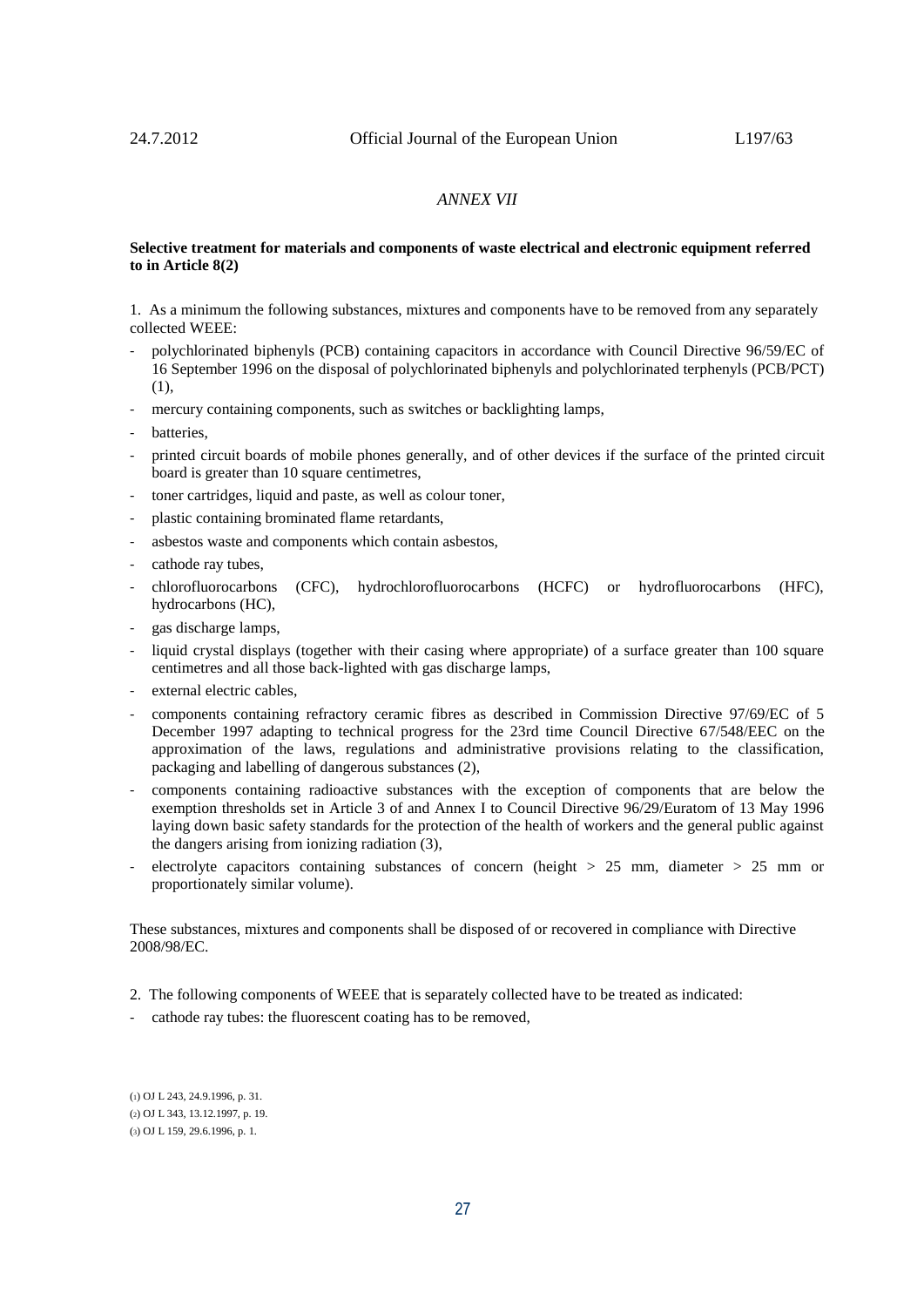- equipment containing gases that are ozone depleting or have a global warming potential (GWP) above 15, such as those contained in foams and refrigeration circuits: the gases must be properly extracted and properly treated. Ozone-depleting gases must be treated in accordance with Regulation (EC) No 1005/2009,
- gas discharge lamps: the mercury shall be removed.

3. Taking into account environmental considerations and the desirability of preparation for re-use and recycling, points 1 and 2 shall be applied in such a way that environmentally-sound preparation for re-use and recycling of components or whole appliances is not hindered.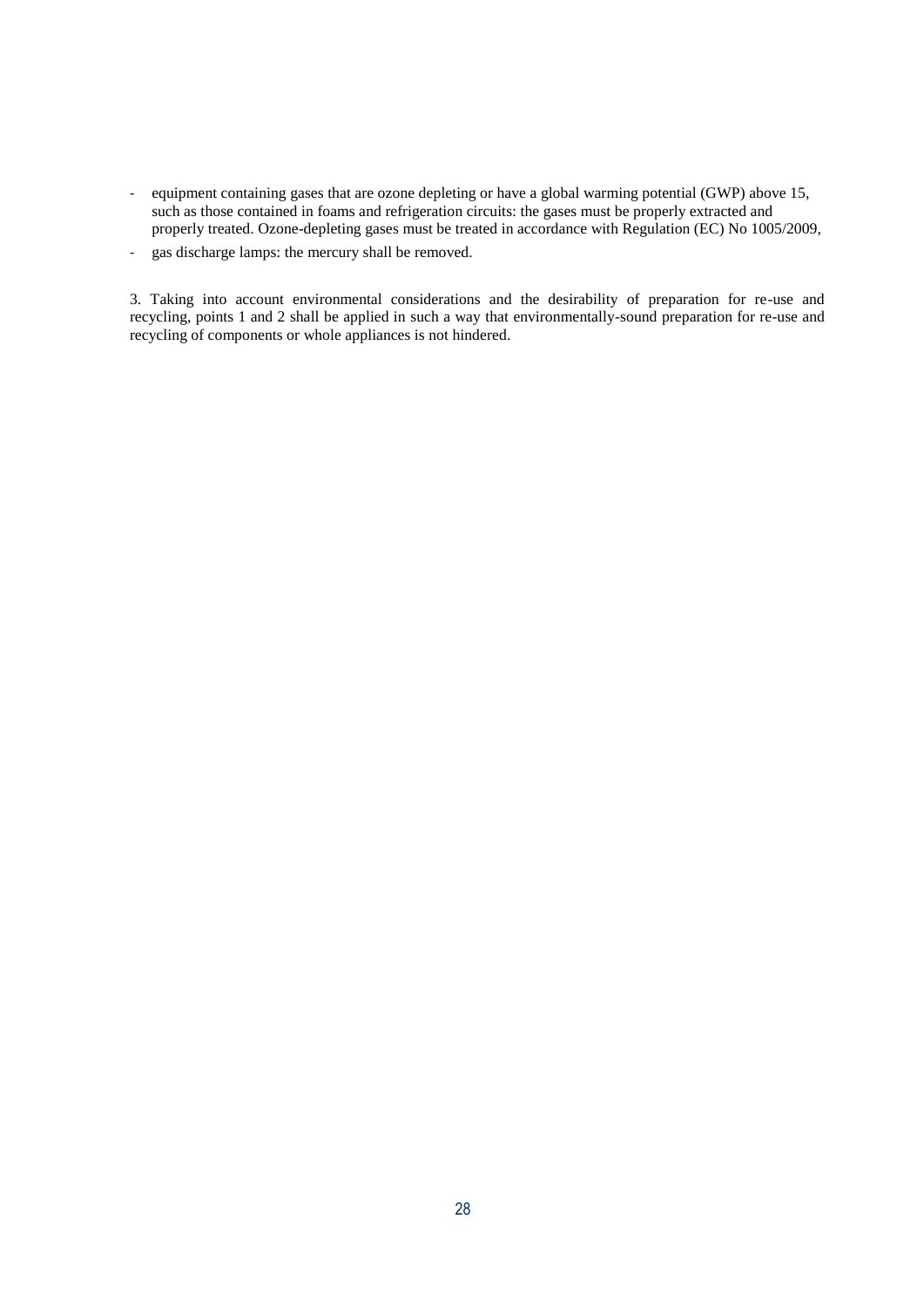# <span id="page-28-0"></span>**Annex 3 Checklist Inventory of Conformity**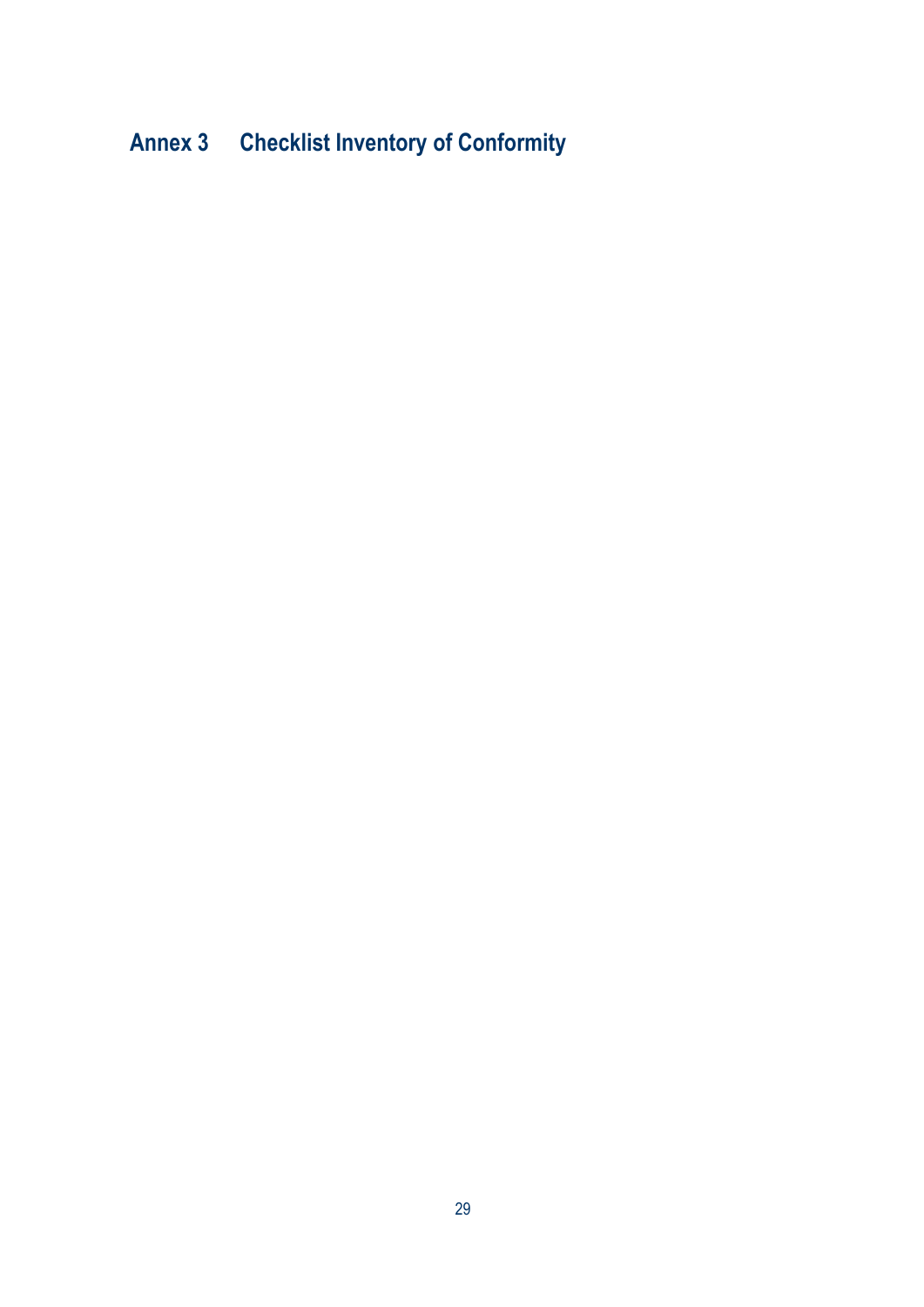|              | General and Legal requirements and document management                                                                                                                                                                                                                                                                                                                                                                                                                                                       |  |
|--------------|--------------------------------------------------------------------------------------------------------------------------------------------------------------------------------------------------------------------------------------------------------------------------------------------------------------------------------------------------------------------------------------------------------------------------------------------------------------------------------------------------------------|--|
| $\mathbf{1}$ | Do you hold all necessary permits and/or licenses in compliance with National laws and<br>a)<br>European Community legislation?<br>b) Do you keep and update a record showing compliance?                                                                                                                                                                                                                                                                                                                    |  |
|              | Can you demonstrate that all of the conditions and requirements set down in the permits are<br>C)<br>respected?                                                                                                                                                                                                                                                                                                                                                                                              |  |
|              | d) Are all the necessary and required permits, licenses, and authorizations available for<br>inspection?                                                                                                                                                                                                                                                                                                                                                                                                     |  |
| 2            | Is there a living procedure to identify the applicable legal requirements?                                                                                                                                                                                                                                                                                                                                                                                                                                   |  |
| 3            | Is there a documented management system in place for health, safety, environment and quality?                                                                                                                                                                                                                                                                                                                                                                                                                |  |
| 4            | Can continuous<br>improvement (and regular updates) of the management system be<br>demonstrated?                                                                                                                                                                                                                                                                                                                                                                                                             |  |
| 5            | Regarding the disposal options, priority shall be set to avoid long-term emissions from landfills.<br>Can you demonstrate you consider the waste hierarchy for disposal of fractions?                                                                                                                                                                                                                                                                                                                        |  |
| 6            | Do you have insurance or other financial resources in place to cover all risks and liabilities arising<br>from the operations of the facility?                                                                                                                                                                                                                                                                                                                                                               |  |
|              | Downstream monitoring and documents                                                                                                                                                                                                                                                                                                                                                                                                                                                                          |  |
| 7            | a) Are the logistics operators' legal authorizations available? (for the first step of the chain)<br>b) Is there a structured document available showing the whole downstream chain (for whole<br>appliances/fractions etc.) as long as they have not reach the end-of-waste status?<br>c) Can you demonstrate where all of the appliances arising at your facility has originated from?<br>d) Can you prove where all of the whole appliances and fractions leaving your facility has been<br>delivered to? |  |
|              | e) If you transfer any unprocessed whole appliances or appliances partially de-polluted from your<br>facility to another treatment facility, can you ascertain that this particular facility is compliant<br>with the WEEELABEX Standard?                                                                                                                                                                                                                                                                    |  |
|              | Can you provide evidence of the legal authorizations (licenses; permits etc.) for downstream<br>routes of non-pure/hazardous waste?                                                                                                                                                                                                                                                                                                                                                                          |  |
|              | g) For every output and each step of the chain, can you demonstrate the description of the<br>fractions (% in mass, purity), the final acceptor, the treatment technology and the recycling<br>quotas available?                                                                                                                                                                                                                                                                                             |  |
| 8            | Can you provide evidence that the incoming deliveries of appliances and outgoing deliveries of<br>untreated whole appliances/fractions is balanced in an annual overview (including considerations<br>of stock in hand)?                                                                                                                                                                                                                                                                                     |  |
| 9            | Can you exhibit that all directly exported fractions are correctly shipped in line with the Waste<br><b>Shipment Regulations?</b>                                                                                                                                                                                                                                                                                                                                                                            |  |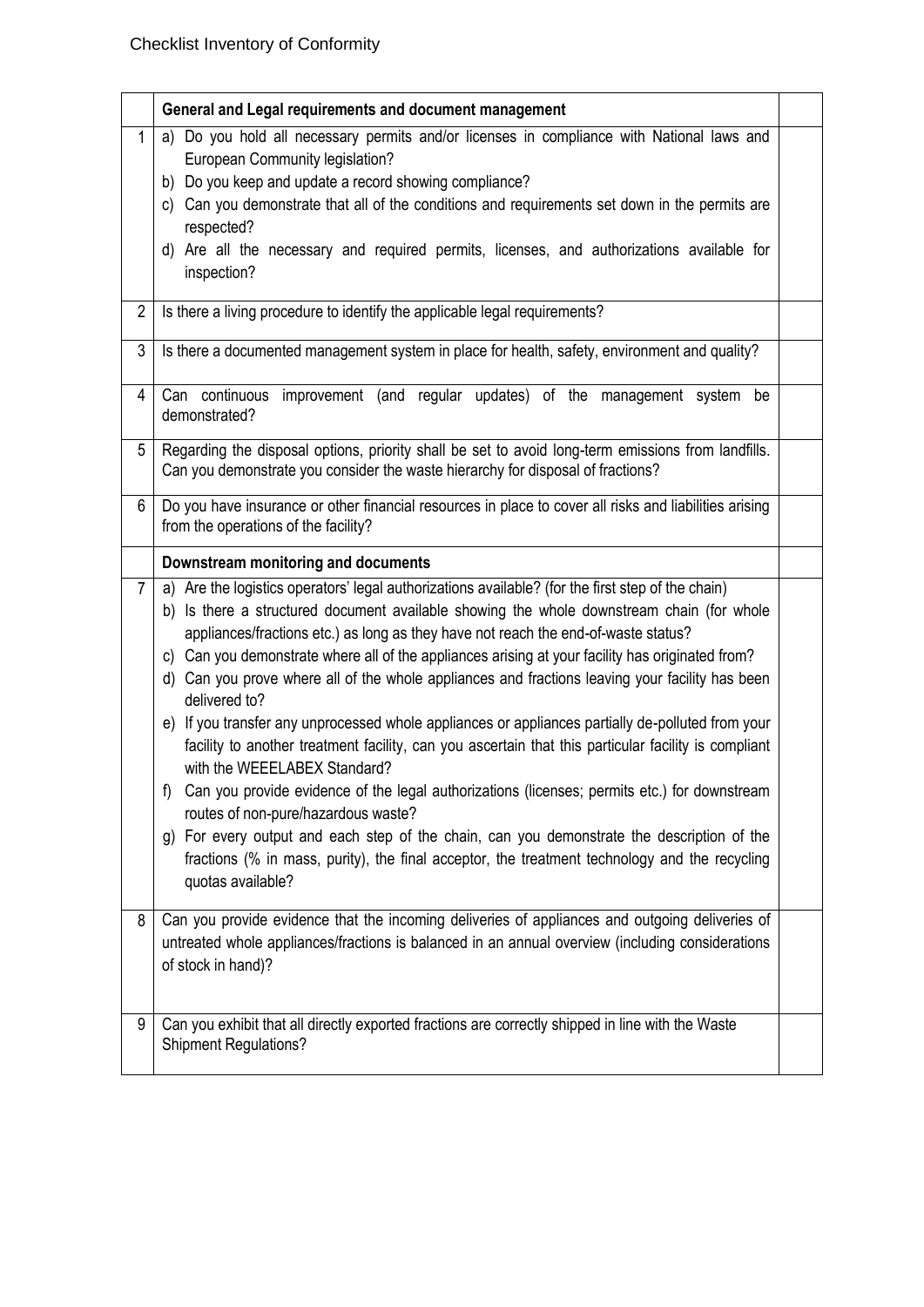|    | Infrastructure                                                                                                                                                                                                                                                                                                                |  |
|----|-------------------------------------------------------------------------------------------------------------------------------------------------------------------------------------------------------------------------------------------------------------------------------------------------------------------------------|--|
| 10 | a) Is your facility designed, organised, and maintained to provide safe access to and egress from<br>the site?<br>b) Is the site secured against access by unauthorised persons?<br>c) Are the treatment facilities secured to prevent damage to and theft of APPLIANCES and<br>components thereof?                           |  |
| 11 | Do storage areas for appliances have impermeable surfaces and with sealed drainage that has a<br>spillage collection facility within the drainage system?                                                                                                                                                                     |  |
| 12 | Is there weatherproof covering in storage areas for appliances suitable for reuse and / or<br>appliances containing regulated and/or hazardous fractions (CRTs; flat panels; batteries etc.)?                                                                                                                                 |  |
| 13 | Are all the storage areas/bunkers and containers, clearly identified and labelled with the<br>description of the fractions?                                                                                                                                                                                                   |  |
| 14 | Are all fractions containing hazardous substances kept separated from other wastes and stored in<br>a manner that prevents dispersal of the hazardous material to the environment?                                                                                                                                            |  |
| 15 | Are the components and fractions listed in WEEELABEX clause 5.6.2 stored under weatherproof<br>covering and do the storage areas meet any additional storage conditions or requirements as set<br>out in permits or licenses and / or legislation?                                                                            |  |
|    | <b>Recycling targets and batches</b>                                                                                                                                                                                                                                                                                          |  |
| 16 | Are operations arranged such and is work carried out in a way that mandatory recycling results<br>can be achieved?                                                                                                                                                                                                            |  |
| 17 | Are systems set such and is registered in a manner that the results of recycling can be calculated<br>in accordance with Annex D of the WEEELABEX standard?                                                                                                                                                                   |  |
| 18 | Can you demonstrate, by means of documents, reaching the minimum targets for each WEEE<br>category treated?                                                                                                                                                                                                                   |  |
| 19 | For every output and each step of the chain, is the description of the fractions (% in mass, purity),<br>the final acceptor, the treatment technology and the recycling quotas available?                                                                                                                                     |  |
| 20 | Can you demonstrate, by means of a monitoring system, that the day-to-day de-pollution process<br>is comparable to the batch?                                                                                                                                                                                                 |  |
|    | $21$ a) Is a method present to analyse the composition of every output fraction?<br>b) For every output fraction, is the composition analysed in order to determine the purity and de-<br>pollution performance?                                                                                                              |  |
|    | <b>Operating Processes</b>                                                                                                                                                                                                                                                                                                    |  |
| 22 | Are operations arranged such and is work carried out in a manner that preparation for re-use,<br>de-pollution or recovery is not adversely affected or inhibited?<br>b) Is work performed in such a manner that release of hazardous substances into air, water, or<br>soil, as a result of damage and/or leakage is avoided? |  |
| 23 | Are appliances received correctly sorted into separate treatment streams?                                                                                                                                                                                                                                                     |  |
| 24 | Are operations arranged such that and monitored in a manner to prevent exceeding of the<br>maximum admissible storage?                                                                                                                                                                                                        |  |
| 25 | Is work carried out in such way that hazardous substances, preparations and components are<br>removed in accordance with regulation?                                                                                                                                                                                          |  |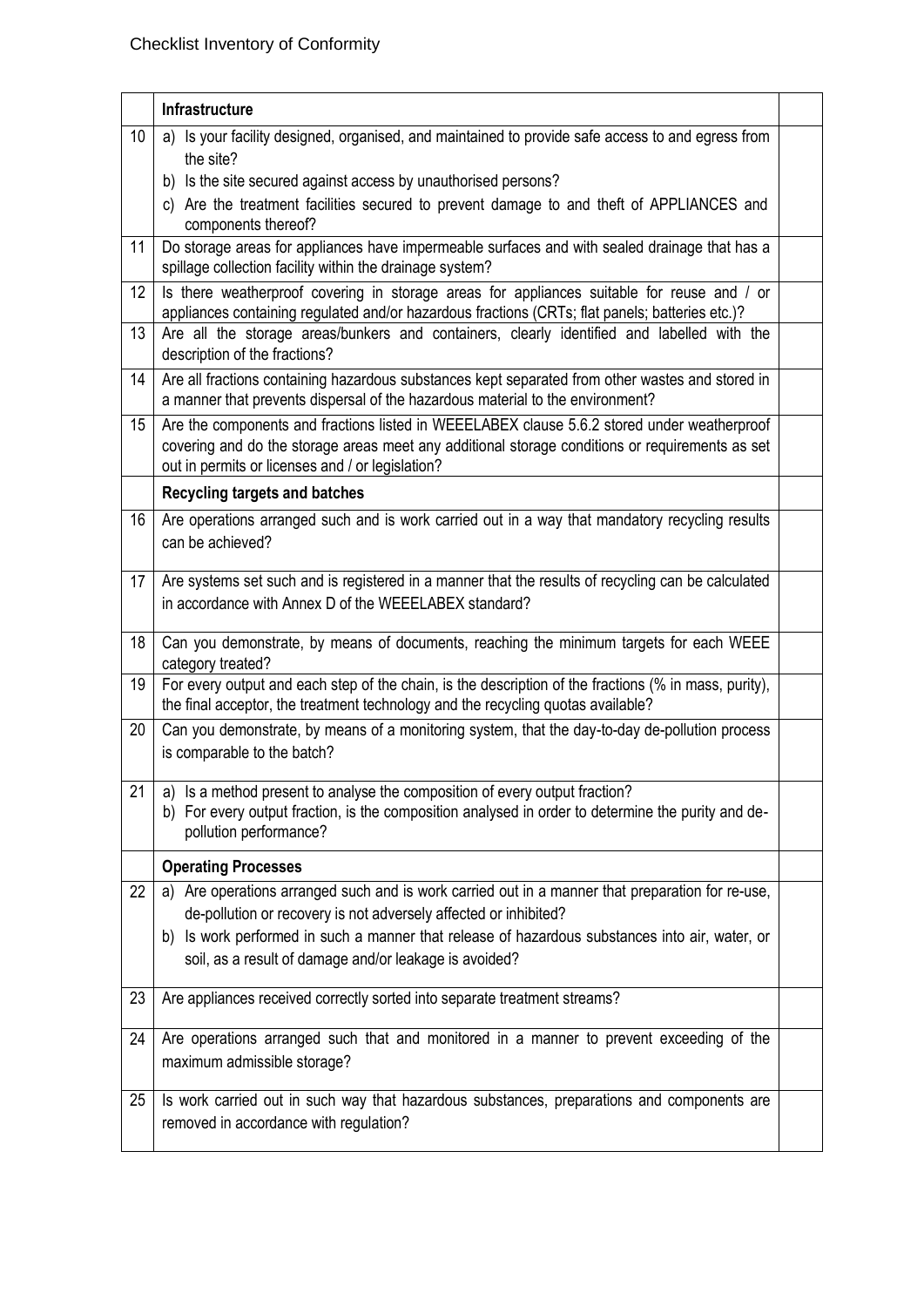|    | <b>De-pollution monitoring</b>                                                                                                                                                                                                                                                                                                          |  |
|----|-----------------------------------------------------------------------------------------------------------------------------------------------------------------------------------------------------------------------------------------------------------------------------------------------------------------------------------------|--|
| 26 | Are operations arranged such and is work carried out in way that hazardous substances are not<br>released to the environment or distributed to fractions?                                                                                                                                                                               |  |
| 27 | Are operations arranged such andis work carried out in a way that hazardous wastes are not<br>diluted?                                                                                                                                                                                                                                  |  |
| 28 | Are all the fractions thereof containing regulated substances, mixtures and components identified<br>and managed in the correct way?                                                                                                                                                                                                    |  |
| 29 | Is work carried out in such way that if there is no sorting/segregation procedure or no clear<br>identification on the equipment to determine the nature of the incoming appliances are treated as<br>"regulated" appliances regardless of actual nature?                                                                               |  |
| 30 | Are operations arranged such and is work carried out in a way that the batch test and analysis of<br>shredder fraction can be executed effectively?                                                                                                                                                                                     |  |
| 31 | Can you demonstrate, by means of documents, that these substances are not destroyed?                                                                                                                                                                                                                                                    |  |
|    | <b>Training &amp; Facility safety</b>                                                                                                                                                                                                                                                                                                   |  |
| 32 | Can you demonstrate that employees and contractors working at the treatment facility are<br>a)<br>provided with appropriate training and information?<br>b) Are training materials easily accessible to all employees at all times?                                                                                                     |  |
|    | Are all employees at the treatment facility in fact familiar with the safety procedures?<br>C)                                                                                                                                                                                                                                          |  |
| 33 | Is a documented emergency plan available and is this plan regularly updated?                                                                                                                                                                                                                                                            |  |
| 34 | Is a documented risk assessment available which addresses all the APPLIANCES related<br>a)<br>activities performed on site? Are provisions of the risk assessment actually respected?<br>Is personal protective equipment (as determined by the risk assessment) provided by the<br>b)<br>operator and used by the employees correctly? |  |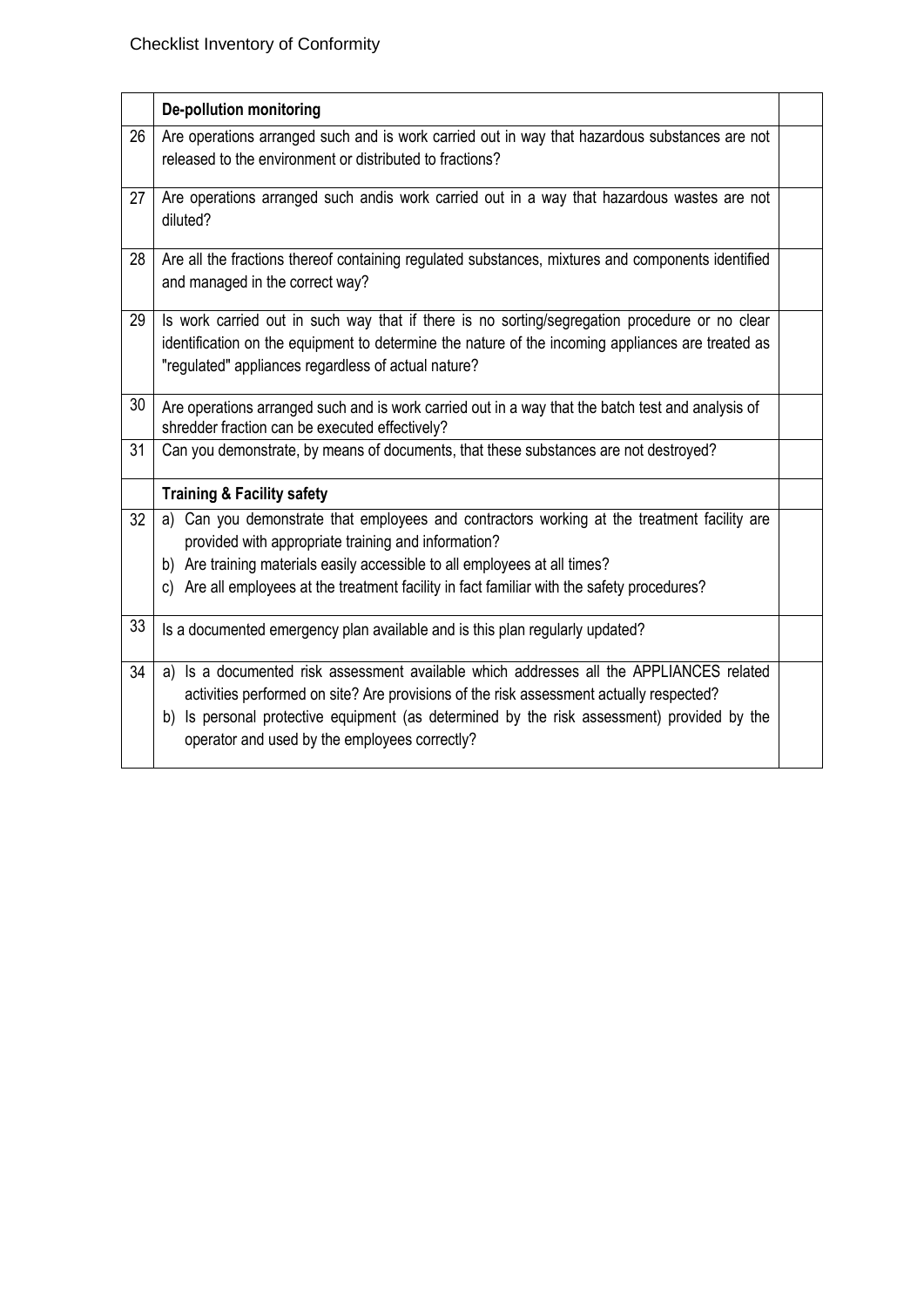# **Catalogue of initiatives**

|                | General and Legal requirements and document management |                |
|----------------|--------------------------------------------------------|----------------|
| Checklist no.  | <b>Comments</b>                                        | <b>Actions</b> |
|                |                                                        |                |
|                |                                                        |                |
|                |                                                        |                |
|                |                                                        |                |
|                |                                                        |                |
|                |                                                        |                |
|                |                                                        |                |
|                |                                                        |                |
|                |                                                        |                |
|                |                                                        |                |
|                |                                                        |                |
|                |                                                        |                |
|                |                                                        |                |
|                | Downstream monitoring and documents                    |                |
| Checklist no.  | <b>Comments</b>                                        | <b>Actions</b> |
|                |                                                        |                |
|                |                                                        |                |
|                |                                                        |                |
|                |                                                        |                |
|                |                                                        |                |
|                |                                                        |                |
|                |                                                        |                |
|                |                                                        |                |
|                |                                                        |                |
|                |                                                        |                |
| Infrastructure |                                                        |                |
| Checklist no.  | <b>Comments</b>                                        | <b>Actions</b> |
|                |                                                        |                |
|                |                                                        |                |
|                |                                                        |                |
|                |                                                        |                |
|                |                                                        |                |
|                |                                                        |                |
|                |                                                        |                |
|                |                                                        |                |
|                |                                                        |                |
|                |                                                        |                |
|                |                                                        |                |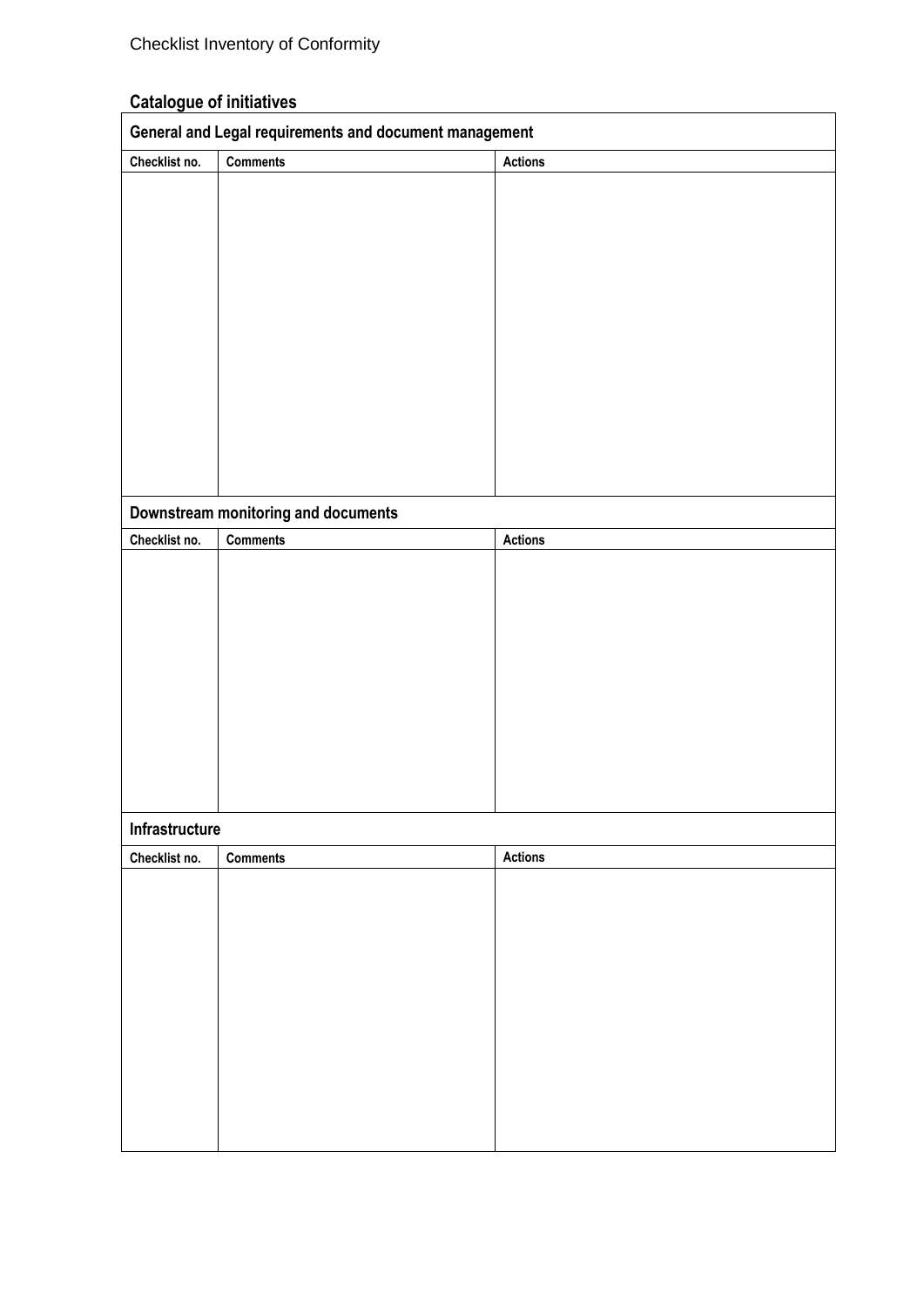|                            | <b>Recycling targets and batches</b> |                |
|----------------------------|--------------------------------------|----------------|
| Checklist no.              | <b>Comments</b>                      | <b>Actions</b> |
|                            |                                      |                |
|                            |                                      |                |
|                            |                                      |                |
|                            |                                      |                |
|                            |                                      |                |
|                            |                                      |                |
|                            |                                      |                |
|                            |                                      |                |
|                            |                                      |                |
|                            |                                      |                |
|                            |                                      |                |
|                            |                                      |                |
|                            |                                      |                |
|                            |                                      |                |
|                            |                                      |                |
|                            |                                      |                |
|                            |                                      |                |
|                            |                                      |                |
| <b>Operating Processes</b> |                                      |                |
| Checklist no.              | <b>Comments</b>                      | Actions        |
|                            |                                      |                |
|                            |                                      |                |
|                            |                                      |                |
|                            |                                      |                |
|                            |                                      |                |
|                            |                                      |                |
|                            |                                      |                |
|                            |                                      |                |
|                            |                                      |                |
|                            |                                      |                |
|                            |                                      |                |
|                            |                                      |                |
|                            |                                      |                |
|                            |                                      |                |
|                            |                                      |                |
|                            |                                      |                |